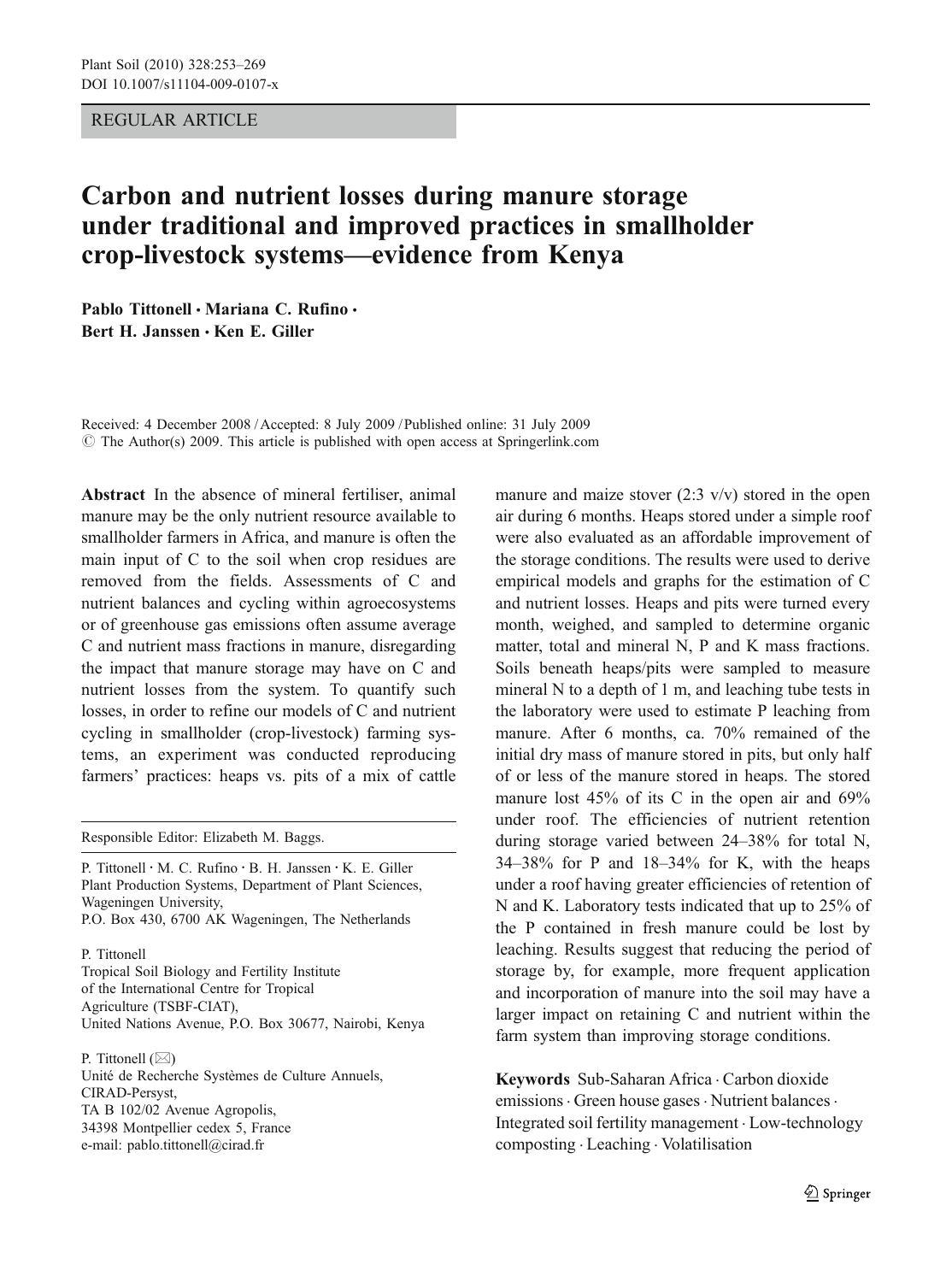# Abbreviations

| HOA manure heaps stored in the open air |
|-----------------------------------------|
| POA manure pits stored in the open air  |
| HUR manure heaps stored under a roof    |

# Introduction

In the absence of mineral fertilisers or other nutrient inputs, animal manure may be the only nutrient resource available to African farmers to fertilise their crops, and often is the only input of C to the soil where crop residues are removed from the fields after harvest. Nutrients may be brought into the farm system by livestock grazing in communal land, through feedstuffs bought or collected to feed them, or in mineral fertilisers. In the first two cases nutrients are cycled through animal manure. In the third, manure may play an important role in improving nutrient recovery efficiencies and yield response by crops when applied in combination with mineral fertilisers (e.g. Bationo et al. [2006\)](#page-15-0), or where mineral fertilisers are applied to soils with a past history of manure use (Vanlauwe et al. [2006](#page-16-0); Zingore et al. [2007;](#page-16-0) Tittonell et al. [2008a\)](#page-16-0). Gaseous losses during manure handling and storage not only represent a net loss of C and nutrients from the farm system, but also impact on the overall greenhouse gas balance at farm scale through the emission of  $CO<sub>2</sub>$ ,  $CH<sub>4</sub>$  and  $N<sub>2</sub>O$ (Steinfeld and Wassenaar [2007\)](#page-16-0). Several management factors influence manure decomposition and nutrient losses, some of which can be controlled by introducing small changes into the management of manure during collection and storage.

Of all the factors that may influence C and nutrient cycling within the farming system, the efficiency of retention of these elements during manure collection and storage is most critical (Rufino et al. [2006](#page-16-0)). Yet, whilst changes in nutrient concentrations are commonly reported, few studies report mass losses during manure collection and storage, and this prevents the analysis of the efficiency of nutrient cycling at farm or farming system scale. In smallholder farming systems of East and southern Africa the most common systems of manure storage include heaps or piles, pits, or manure left in the kraals and collected just before planting (e.g., Nzuma and Murwira [2000](#page-15-0); Lekasi et al. [2002](#page-15-0)). Manure stored in heaps or pits is

normally mixed with other organic materials such as crop residues, tree prunings or litter, kitchen ashes, etc. The practice of actively and deliberately composting manure is less frequent, and often the collected excreta are thrown in a pit together with household wastes. In fewer cases farmers keep the heaps under a simple roof, or covered with materials such as straw or plastic film, as observed among some smallholder dairy farmers in the highlands of Kenya (Onduru et al. [2008\)](#page-15-0). Urine is rarely collected with manure in these systems, except where dairy cattle are stalled in hard-floored 'zero grazing' units.

Manure is stored for variable periods of time, but normally in between planting times. In regions where two cropping seasons per year are feasible, such as in the Kenya highlands, manure is stored for about 6 months. The quality of manure after storage has an impact on nutrient release and crop response when applied to the soil, and on the long term dynamics of soil organic matter (e.g., Okalebo et al. [2006](#page-15-0)). Different storage systems produce manures of varying quality in terms of nutrient content, including cases in which up to 90% of the mass in the collected manure is sand (Mugwira and Murwira [1997\)](#page-15-0). Mass losses from manure stored in heaps reported for African smallholder systems ranged from 15% to 50%, depending on the conditions and duration of storage (Lekasi et al. [2002\)](#page-15-0). Isolated studies including controlled experiments, modelling and on-farm measurements, suggest that N losses during storage may account for 30–50% of all N losses from manure (Rufino et al. [2007](#page-16-0)). Losses of phosphorus (P) by leaching from stored manure have seldom been reported for Africa (e.g., Brouwer and Powell [1998\)](#page-15-0), but have been measured more often in manureamended soils in temperate regions (e.g., Brock et al. [2007\)](#page-15-0).

In spite of such variability, C and nutrients dynamics during manure storage in tropical farming systems are often disregarded and average, fixed technical coefficients (in the form of mass fractions or loss factors) are used to estimate e.g.  $CO<sub>2</sub>-C$  or NH3-N emissions from stored manure (e.g., Herrero et al. [2008](#page-15-0)). Simulation models used to calculate nutrient balances and cycling within farming systems, and in particular their 'manure modules', must be calibrated against measurements of changes in the total content (and not only their mass fractions) of C and nutrients during storage (e.g., Chivenge et al.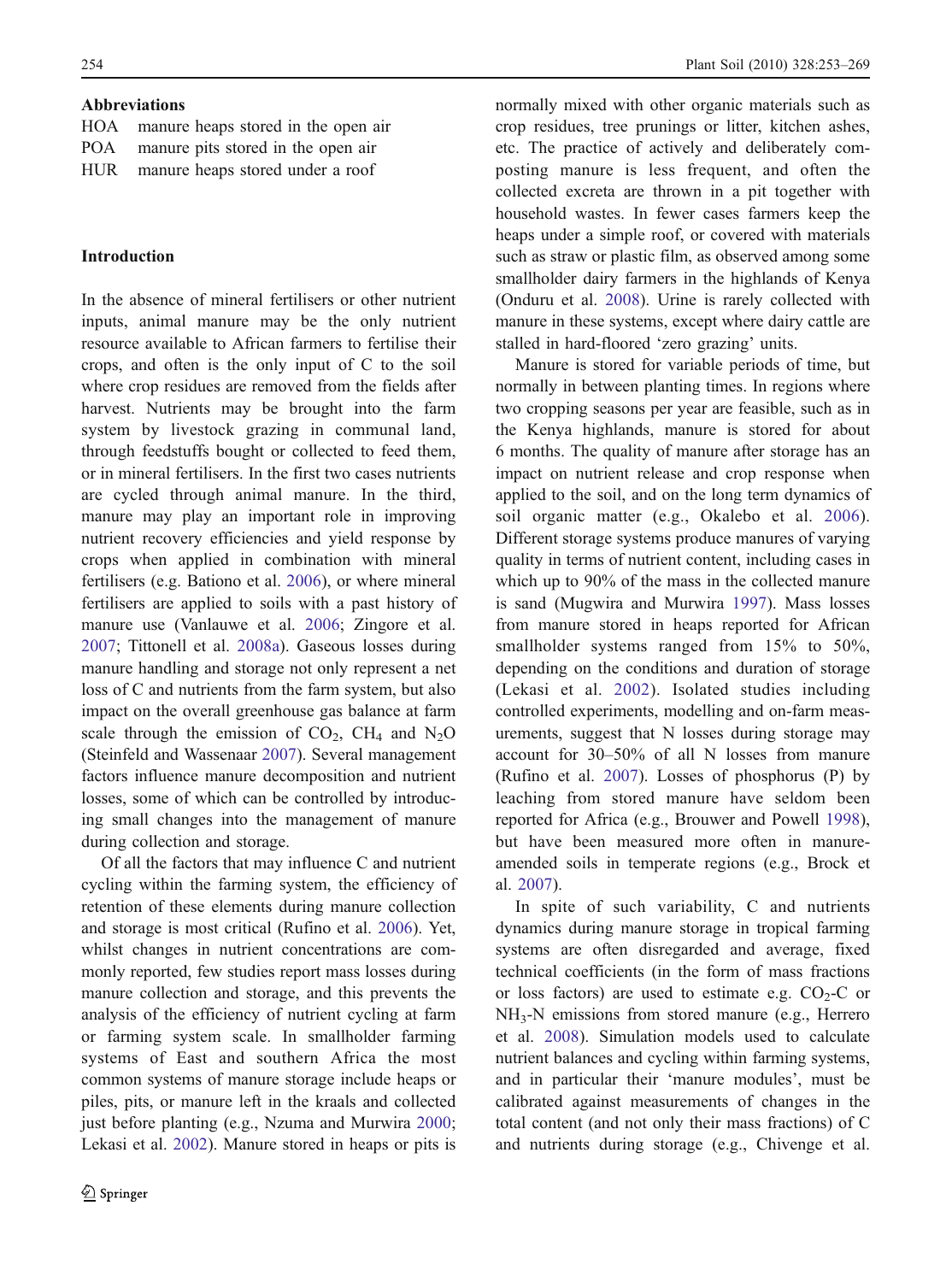[2004;](#page-15-0) Rufino et al. [2007\)](#page-16-0). Datasets of this type are often lacking for African smallholder systems, and especially those that comprise different storage methods replicating farmers' practices.

An experiment was conducted in western Kenya with the objective of quantifying C and nutrient losses from manure stored under traditional smallholder practices (manure stored in heaps and in pits) that create different storage environments in terms of moisture, aeration and temperature regimes. The magnitude of the losses of C and nutrients through different processes (gaseous losses or leaching) were estimated. To refine calculations of C and nutrient cycling in smallholder (crop-livestock) farming systems, this study proposes simple models to estimate C and nutrient losses from manure during storage based on experimental measurements.

## Materials and methods

#### Experimental site and set up

The experiment was conducted in the backyard of the tree nursery of the Kenya Forestry Research Institute (KEFRI) at Maseno, western Kenya (0° 1′ 0″ S, 34° 36′ 0″ E; 1503 m.a.s.l.). This location allowed easy access to the experiment to farmers from the surroundings, controlled management and safe handling of sampling and measurements. The storage methods were designed to resemble local practices of manure storage and were conducted during the same period as that in which farmers normally store

Fig. 1 Schematic representation of an operations calendar for manure management by smallholder farmers in western Kenya, depicting the rainfall pattern on top (double cropping) and the periods during which manure is stored; the dotted lines indicate the period shortly after harvest during which crop residues (CR) are added to manure, and the discontinuous lines indicate intermittent sale of manure (Market)

manure. Western Kenya is characterised by a bimodal rainfall regime that allows two cropping seasons per year (Fig. 1). At the beginning of each rainy season farmers plough their fields and apply the manure that has been stored during the previous season. Crop residues are added to the manure heap/pit as the crop harvest proceeds, and is rarely done all at once. Excreta is also added to the stored manure throughout the storage period. For this experiment, however, it was necessary to premix excreta and crop residues in a representative proportion observed locally (Castellanos-Navarrete [2007](#page-15-0)). This was done at the beginning of the experiment, and no other material was added during storage. It was assumed that it takes farmers about 2 months of manure collection to accumulate an amount (fresh mass) that represents a heap/pit of typical dimensions  $(\pm 300 \text{ kg})$ . For this reason, the experiment was set up in October 2006 (about 2 months after planting time) and terminated in April 2007 (cf. Fig. 1). The number of treatments and replications in the experiment were limited by the amount of manure of relatively homogeneous quality (from the same origin) that could be gathered.

## Material collection

Between 11 and 25 October 2006, cattle excreta were collected at the experimental farm of Maseno University, from a herd of 20 dairy (crossbred Friesian and Ayrshire) cattle in lactation, with an average milk production of 8 L cow<sup>-1</sup> day<sup>-1</sup>, and an average body weight of 300 kg. During this period,

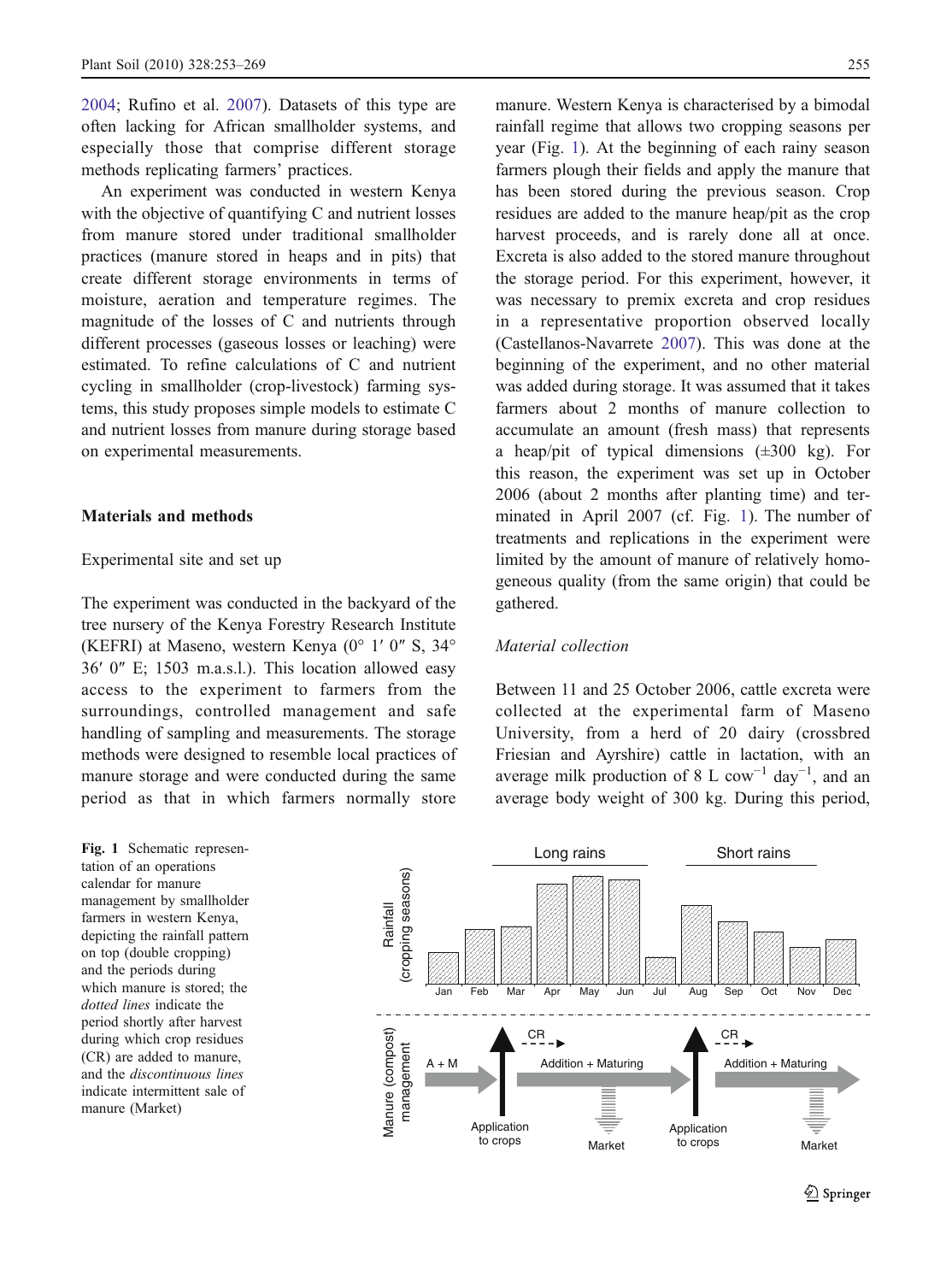<span id="page-3-0"></span>cows were fed a daily diet consisting of: 70 kg fresh weight cow<sup>-1</sup> of Napier grass, 3.5 kg cow<sup>-1</sup> of dairy meal (dry cows got only 1 kg a day) and c. 1 kg FW cow−<sup>1</sup> of banana stalks. Molasses were added to the ration at a rate of 7 L in the daily bulk of dairy meal (of 70 kg). Water consumption was 80 L  $\text{cow}^{-1}$  day<sup>-1</sup>. Cows were kept on a paddock dominated by unpalatable grass species from 7.30 to 13.00 h and from 16.00 to 18.00 h daily. Fresh excreta were collected mostly from hard floored stalls, containing small fractions of urine, and partly from the yard around the zero grazing units, which may have been contaminated slightly with soil. Only fresh faeces excreted the same day were collected; those exposed to weather for more than 24 h (rained on or sun dried) were not collected. All excreta collected were stored under a roof (with open walls) in an uncovered pile resting on a plastic sheet. The excreta were almost completely free of plant material such as bedding or feed refusals. The total quantity of excreta at the end of the collection period of 14 days was ca. 2.7 t fresh weight (c. 20% DM content). Maize stover was collected from a single field at Maseno University farm. It had been removed from the field after harvest on the last week of August 2006 and piled in the open air for c. 60 days. The total amount of maize stover collected was c. 200 kg air dry weight.

# Layout of the experiment

Three treatments were laid out: (i) compost heaps in open air (HOA), (ii) compost pits in open air (POA) and (iii) compost heaps under roof (HUR), with three experimental units per treatment (Fig. 2). While the dimensions and environmental conditions of the HOA and POA treatments reproduced the conditions under which farmers store manure, the HUR was tested as an affordable improvement of storage conditions. The HUR were located under a 2.3 m-high roof made of semi-transparent glass fibre sheets inclined for drainage, and open walls. The HOA and POA treatments were located in an adjacent field (about 15 m away from the HUR site) that was fenced. The experimental units were placed contiguously without randomisation, due to the impossibility of randomising the treatment under roof. All treatments, both under roof and open air were shaded by nearby trees and buildings during early morning and late afternoon. To avoid run-on of rain water towards the experimental units, 30 cm-deep ditches were dug across the slope, upslope along the width of the experiment. To avoid contamination between experimental units due to drainage and/or run-off, heap and pit replicates were placed 1 m away from each other and 20 cmhigh ridges were built in between them. A drainage

Fig. 2 Map of the experimental setup, described in Section "Layout of the experiment", and showing the distribution of the three observations per treatment: heaps in the open air (HOA), pits in the open air (POA) and heaps under roof (HUR). The terrain had a slope of ca. 1% and was shaded by trees and buildings during the morning and late afternoon

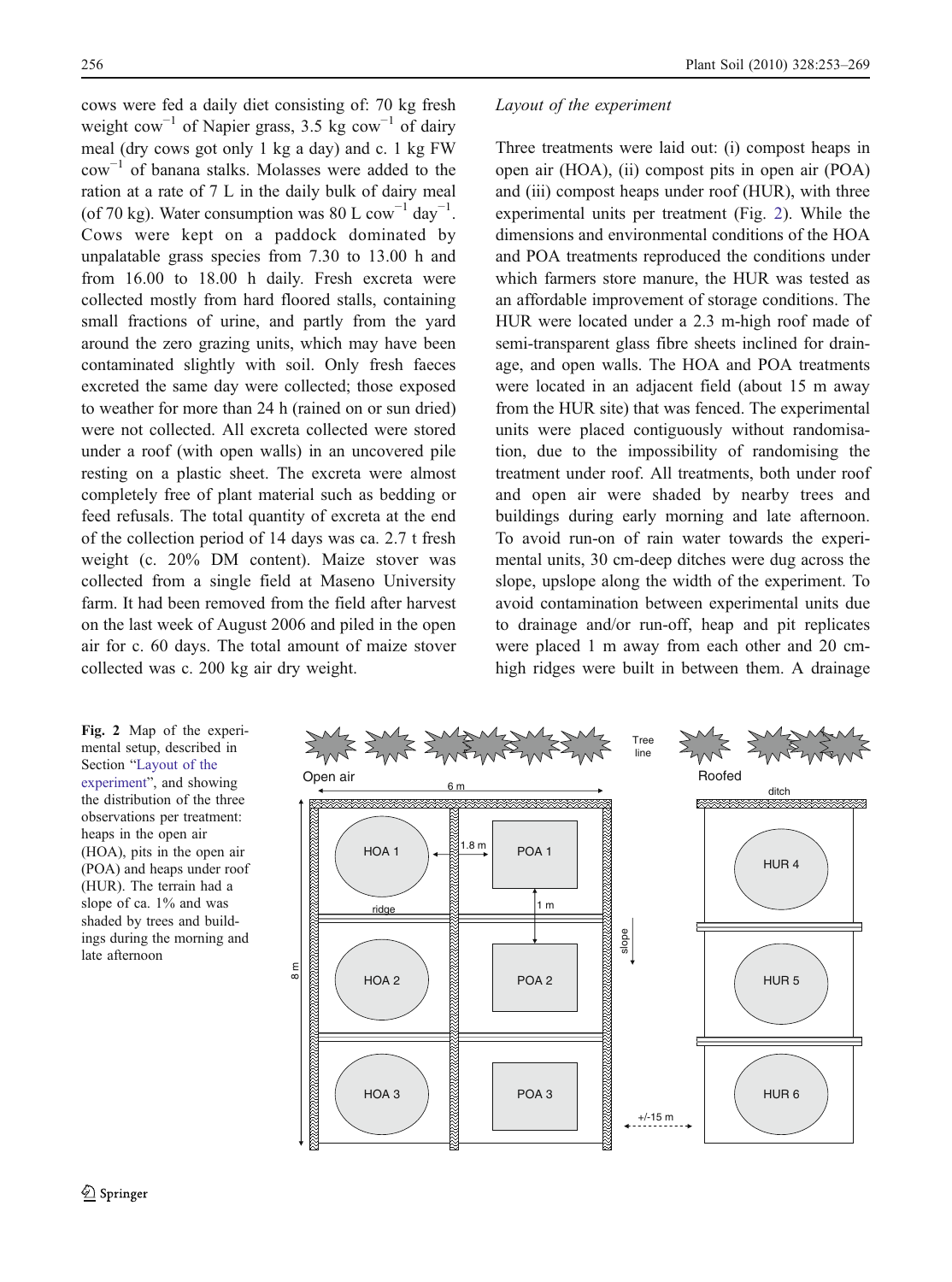<span id="page-4-0"></span>ditch was also dug between the rows of heaps and pits in the open air site. The soil on which the heaps were placed was levelled (terraced) prior to the experiment.

The fresh excreta collected from the dairy farm was mixed thoroughly to homogenize differences in quality that could have been caused by different residence times in the collection pile (ranging from 1 day to 15 days). The excreta were then mixed with maize stover (previously chopped to 20 cm) in a volume ratio 2:3 using wheelbarrow load counts (6:9). The weights ( $\pm$  standard error) of wheelbarrow loads of fresh excreta, dry maize stover and of the manure mixture were determined: fresh excreta, 51.7  $\pm$ 0.58 kg; dry maize stover (chopped), 2.3  $\pm$ 0.12 kg; manure mix 2:3 v/v excreta:stover: 28.3  $\pm$ 2.66 kg. Heaps of approximately conical shape of 1.5 m basal diameter and 70 cm height were built with the manure mix, averaging  $332\pm15$  FW kg per heap. Pits of  $1 \times 1$  m and 0.6 m deep were dug and filled with the same amount of the mix of excreta and stover used to build the heaps. Two additional heaps were built as controls, without replications, and placed next to the rest of the heaps: one heap of pure excreta and one heap of pure maize stover. They had the same shape and dimensions as the other heaps and were sampled for laboratory analysis as the rest of the treatments. The results of these analyses were used to cross-check those from the main treatments. The quality and nutrient composition of the materials used in the experiment is given in Table 1.

## Management and monitoring

The experiment started on October 28, 2006 and the heaps and pits were turned three times during storage (as practiced locally). On December 7, January 9 and February 8 (40 days, 73 days and 103 days of storage, respectively) all the material was removed from the heaps/pits and weighed, and heaps/pits were re-built by placing the former surface material at the bottom and vice versa to simulate the operation of turning the heap/pit. On April 26 all the material from the heaps/ pits was removed and weighed. A rain gauge and a max/min thermometer were installed next to the experiment to record daily rainfall and air temperatures. Temperature was measured every morning at 09.00 h and every afternoon at 13.00 h at the centre of the heap/pits throughout the experiment. pH was monitored in the field on 1:2.5 suspensions of samples taken from the heaps twice a week using pH strips.

Sampling and laboratory analysis

#### Initial sampling

Six samples of excreta of approximately 0.5 kg each were taken from the initial collection pile at the end of the collection period, two close to the upper surface of the pile, two from the centre and two from the bottom. These samples were quickly but thoroughly mixed on a plastic film and three sub-samples of 0.3 kg were packed in polythene bags, sealed and stored at 4°C in a coolbox prior to analysis of mineral N, total N, P and K, water and ash content and pH. Three samples of approximately 0.3 kg each were collected from the centre of the bulk of maize stover (chopped to 20 cm pieces and mixed throughout) and analysed for total N, P, K and water content. After mixing excreta and stover in the selected proportion  $(2.3 \text{ v/v})$  and prior to the construction of manure pits and heaps, three samples were taken, mixed, and a composite sample of 0.3 kg was sent to the laboratory for analysis of mineral N, total N, P and K, water and ash content and pH. This procedure was repeated three times during the process of heap/pit building (i.e. three composite samples were sent for analysis).

Table 1 Composition of the materials used to establish the manure storage experiment

| Material                | Dry matter<br>$(g \text{ kg}^{-1})$ | Organic C<br>$(g \text{ kg}^{-1})$ | Total N<br>$(g \text{ kg}^{-1})$ | $NH4-N$<br>$(mg kg^{-1})$ | $NO3-N$<br>$\text{(mg kg}^{-1})$ | $(g \text{ kg}^{-1})$ | $(g \text{ kg}^{-1})$ | Ash<br>$(g \; kg^{-1})$ | pH  |
|-------------------------|-------------------------------------|------------------------------------|----------------------------------|---------------------------|----------------------------------|-----------------------|-----------------------|-------------------------|-----|
| Excreta                 | 202                                 | 399                                | 18.4                             | 1056                      | 165                              | 6.5                   | 10.4                  | 248                     | 8.0 |
| Maize stover            | 605                                 | 384                                | 4.5                              | 99                        | 52                               | 0.1                   | 3.2                   | 297                     | 8.1 |
| Mix $(2:3 \text{ v/v})$ | 278                                 | 359                                | 14.3                             | 703                       | 79                               | 5.0                   | 10.2                  | 321                     | 8.2 |

All mass fractions for nutrients and C are expressed on a dry matter basis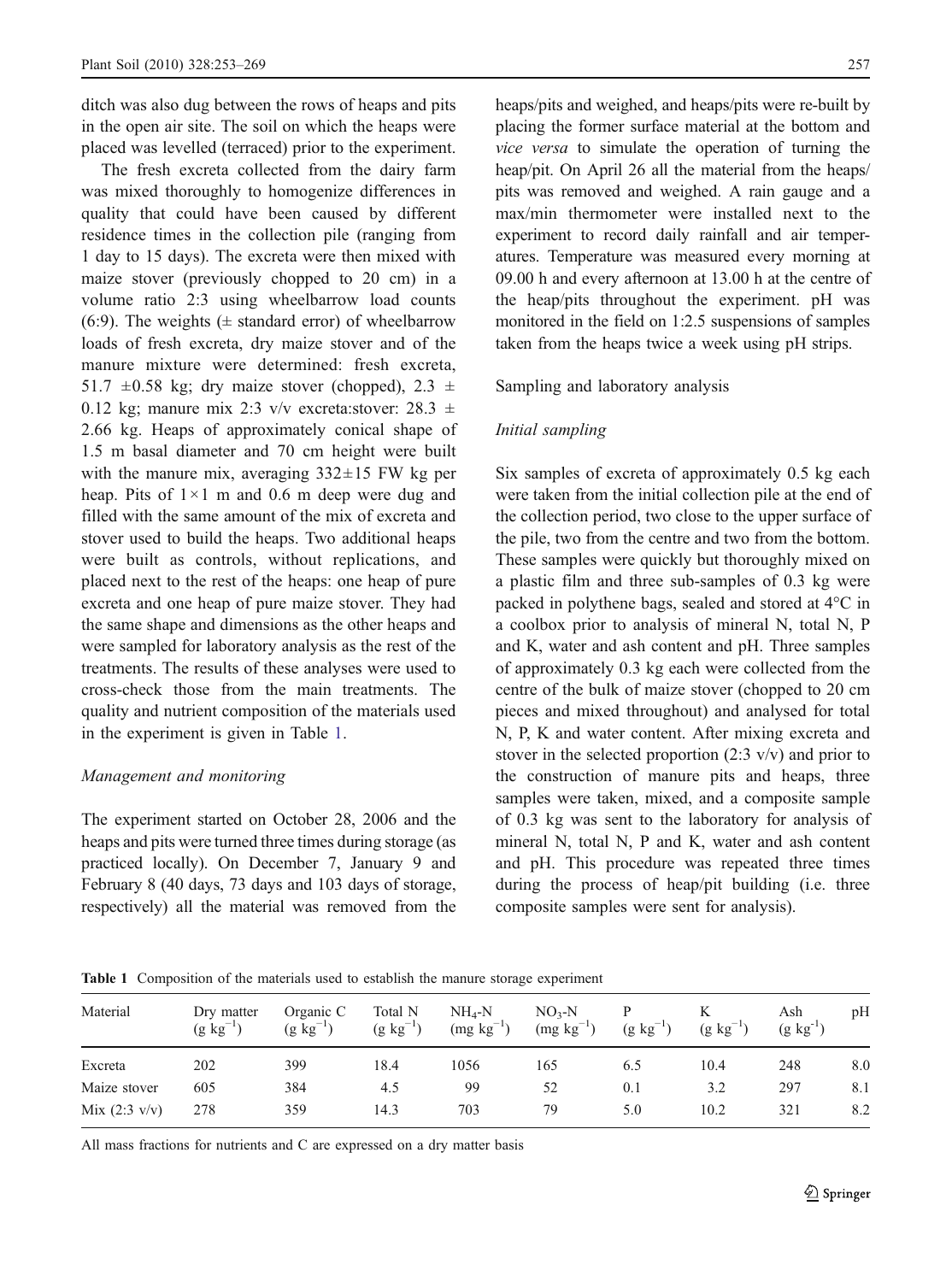# Regular sampling

Samples were taken from the heaps/pits every 30 days throughout the experiment, from three points around the centre (about 20 cm from it) on three imaginary axes separated by an angle of 120 degrees, and about 20 cm deep into the heap/pit (one auger-head deep). These samples were mixed to generate a composite sample of each experimental unit (cf. Fig. [2\)](#page-3-0), totalling nine composite samples per sampling date. Samples were taken at 40 days, 73 days, 102 days and 182 days of storage (the original plan was to sample at 30 days, 60 days, 90 days and 180 days of storage, but heavy rains delayed the first sampling by 10 days). Samples for mineral N were taken before the compost was removed for weighing. Samples were sealed in plastic bags, stored at 4°C in a coolbox and sent to the laboratory for analysis of mineral N and water contents and pH the following day. Composite samples (including the surface, centre and bottom positions) were taken from the manure mix at every turning and at the end of the experiment and analysed for mineral N, total N, P and K, ash and water contents. After sub-sampling the remaining material was returned to the heaps/pits.

# Soil sampling for mineral N

To assess N losses through leaching from stored manure, soil samples were taken from underneath the heaps/pits and from control soil on the same experimental field. Samples were taken on December 7 (after 40 days storage) at  $0-20$  cm,  $20-40$  cm, 40–60 cm, 60–80 cm and 80–100 cm depth from the soil beneath the open air heaps (HOA) and at 60–80 cm and 80–100 cm from beneath the pits (POA) and at 0–20 cm, 20–40 cm, 40–60 cm, 60–80 cm and 80–100 cm depth from the soil beneath the pure manure and maize stover control heaps. The soil beneath the pits was sampled while the material was being removed for weighing and turning. The soil beneath the heaps under roof (HUR) was only sampled for the upper 0–20 cm layer. Samples were also taken at five different points within the experimental field were the experiment was placed. These samples were bulked per depth, corresponding to 0–20 cm, 20–40 cm, 40–60 cm, 60–80 cm and 80– 100 cm. Samples were stored at 4ºC and analysed for mineral N ( $NH_4$ -N and  $NO_3$ -N) the following day.

#### Laboratory analysis

Samples were oven dried at 55°C and ground to pass through a 1-mm sieve. Organic matter was analysed by loss on ignition (Okalebo et al. [2002](#page-15-0)). A 10 g sample was taken and ignited at 550°C for 8 h and the ash weighed on a fine balance. To convert the percent organic matter content to total C the loss on ignition was multiplied by the coefficient 0.526 determined by Kirchmann and Witter [\(1992](#page-15-0)). While we acknowledge that C contents in organic matter will vary according to its composition and change during composting, within the approximate range of  $40 - 60\%$ , this value was seen as more conservative than the 58% often assumed in simple calculations for soil organic matter (Stevenson [1986](#page-16-0)). N, P and K were analysed after complete oxidation of the materials by a modified Kjeldahl digestion using sulphuric acid (Okalebo et al. [2002](#page-15-0)). Samples were pre-treated with sodium salicylate to convert  $NO<sub>3</sub>$  to  $NH<sub>4</sub>$ , and hydrogen peroxide was added as oxidising agent. N was determined from 5 mL aliquot of the digestion mixture using an autoanalyser (Sklalar Analytical BV, The Netherlands), K was determined by flame photometry and P colorimetrically using the molybdate-blue method. Mineral N was determined in potassium chloride extracts through a cadmium-reduction method (Dorich and Nelson [1984\)](#page-15-0). The pH was determined on water extracts (1:2.5 manure/water), as described by Anderson and Ingram ([1993\)](#page-15-0).

A simple laboratory test was conducted to measure the potential for P leaching from manure during storage. PVC tubes of 10 cm diameter and 20 cm long were filled with 100 g (DW) manure. An iron mesh, filter paper and sterile sand were placed at the bottom of the manure columns. Water was applied daily during 6 days, totalling of 600 mL (equivalent to ca. 75 mm rain in a week). The leachate was collected on days 1, 2, 3 and 6 and analysed for P concentration colorimetrically.

#### Data analysis

The dry weight of the heaps/pits (kg) at each weighing date was calculated from their fresh weights and dry matter fractions (%). The concentrations of C, N, P and K were used to calculate the total content of these elements per heap/pit, and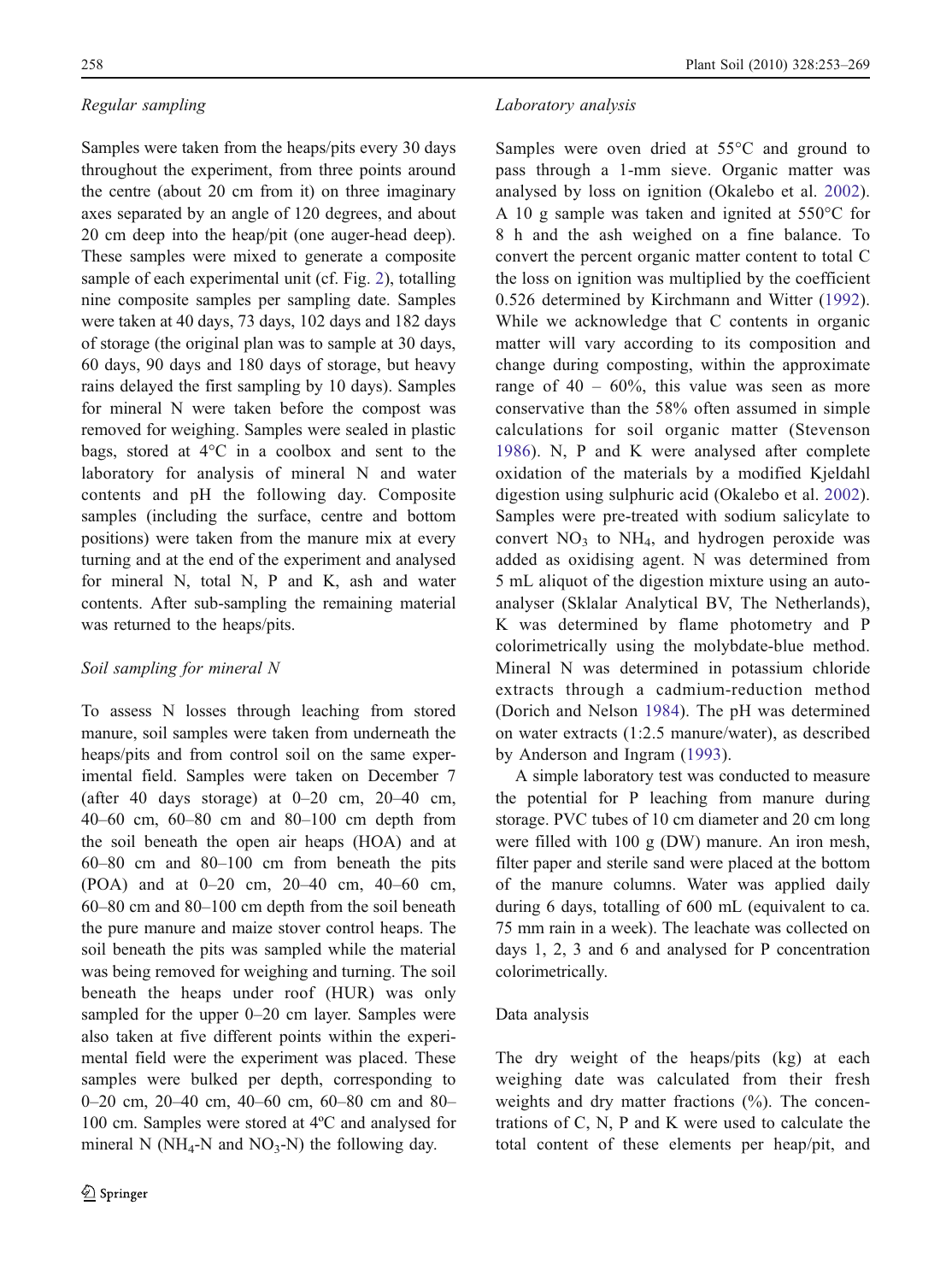expressed in  $kg SU^{-1}$ , where SU stands for storage unit and corresponds to a pit or a heap containing ca. 100 kg of manure dry matter. The three experimental units of each treatment were considered replicates in ANOVA's performed to test the effects of storage practice (pit open air, heap open air, heap under roof), days of storage (40, 73, 102, 182) and their interaction. Single exponential models of the form:  $Y_t = Y_e + (Y_0 - Y_e) \times exp^{-rt}$  were used to describe statistically the changes in manure dry weight and in its total content of C, N, P and K (kg) during the period of measurement. The parameters  $Y_0$  and  $Y_e$  (in Y units) represent the initial and final levels of  $Y_t$ , respectively, and  $r$  is the relative rate of change of the state variable over time  $(t)$ . The analyses were done using GenStat, 10th release.

The measurement of changes in carbon during manure storage in heaps, in the open air and under roof, were used to fit the C mineralization model of Yang and Janssen ([2000](#page-16-0)), in which the organic matter is treated as a single component. Pits were discarded because the stored manure was contaminated with run-on soil particles, so that changes in C could not be attributed reliably only to decomposition. The model of Yang and Janssen is based on the principle that the logarithm of the average relative mineralization rate  $(K)$  of a substrate considered as a whole is linearly related to the logarithm of decomposition time (*t*, years). The equation is:  $K=R t<sup>-S</sup>$ , or: logK=logR-S logt, where R (dimension  $t^{S-1}$ ) represents K at  $t=1$ , and S (dimensionless,  $1 \geq S \geq 0$ ) is a measure of the rate at which  $K$  decreases over time, also called the speed of `ageing' of the substrate. The quantity of the remaining substrate,  $Y_t$ , is calculated by  $Y_t=Y_0 \exp(-Rt^{1-S})$ , where  $Y_0$  is the initial quantity of the substrate. The actual relative mineralization rate  $(k)$  at time t is proportional to K, according to  $k = (1-S)K$ . This model was tested against an assembly of 136 sets of data collected from trials conducted in 14 countries all over the world, covering periods of months to tens of years and materials of widely different quality (Yang and Janssen [2000](#page-16-0)).

Both the statistical model fitted against the measurements of organic matter in manure over time and the model of Yang and Janssen ([2000\)](#page-16-0) were used to generate graphs to assist in estimating  $CO<sub>2</sub>$ emissions from manure stored under different conditions over variable periods of time.

#### Results

#### Effect of storage practice on manure quality

The conditions under which manure was stored affected its final quality and nutrient composition (Table [2\)](#page-7-0). After 6 months, about 70% remained of the initial dry mass of manure stored in pits, but only 50% or less of the manure stored in heaps. The manure heaped under a roof had significantly higher mass fractions of dry matter and ash, and less C than the other two treatments. The manure stored in pits in the open air had significantly lower mass fractions of total and mineral N than the manure in both heaps, and slightly lower of P. The mass fraction of K was notably larger in the manure stored under roof, and did not differ significantly between the pit and heap in the open air. Most of the mineral N in the manure stored in pits was  $NH_4-N$ , whereas  $NO_3-N$  was predominant in the manure stored in heaps. Roofing had a significant impact on the mass fractions of  $NH_4$ -N and  $NO_3$ -N. When compared with the quality of the manure at the beginning of storage (cf. Table [1\)](#page-4-0), the manure stored in pits had mass fractions of N of 60% less, P of 32% less and K of 75% less after the 6 months of storage. In the manure stored in heaps in the open air the mass fraction of total N declined by 20% and that of K by 67% during storage. The manure stored in heaps under a roof conserved about the same mass fractions of P and total N, and 20% less K, as compared with the beginning of the experiment.

#### Changes in mass and storage conditions

The rate of mass loss from stored manure was significantly affected by the storage conditions (Fig. [3a](#page-7-0)). The exponential models fitted to the data points had root mean squared errors (RMSE) of 0.8 kg, 2.1 kg and 1.4 kg for the pits in open air, heaps in open air and heaps under roof, respectively (regression ANOVA  $P<0.01$ ). Most losses of dry matter took place during the first 3 months for the three storage conditions. Manure stored in heaps under a roof, losing close to 50% of its initial dry weight in the first month of storage, decomposed faster than manure stored in the open air. Manure stored in pits in the open air decomposed at the slowest rate, and retained significantly more dry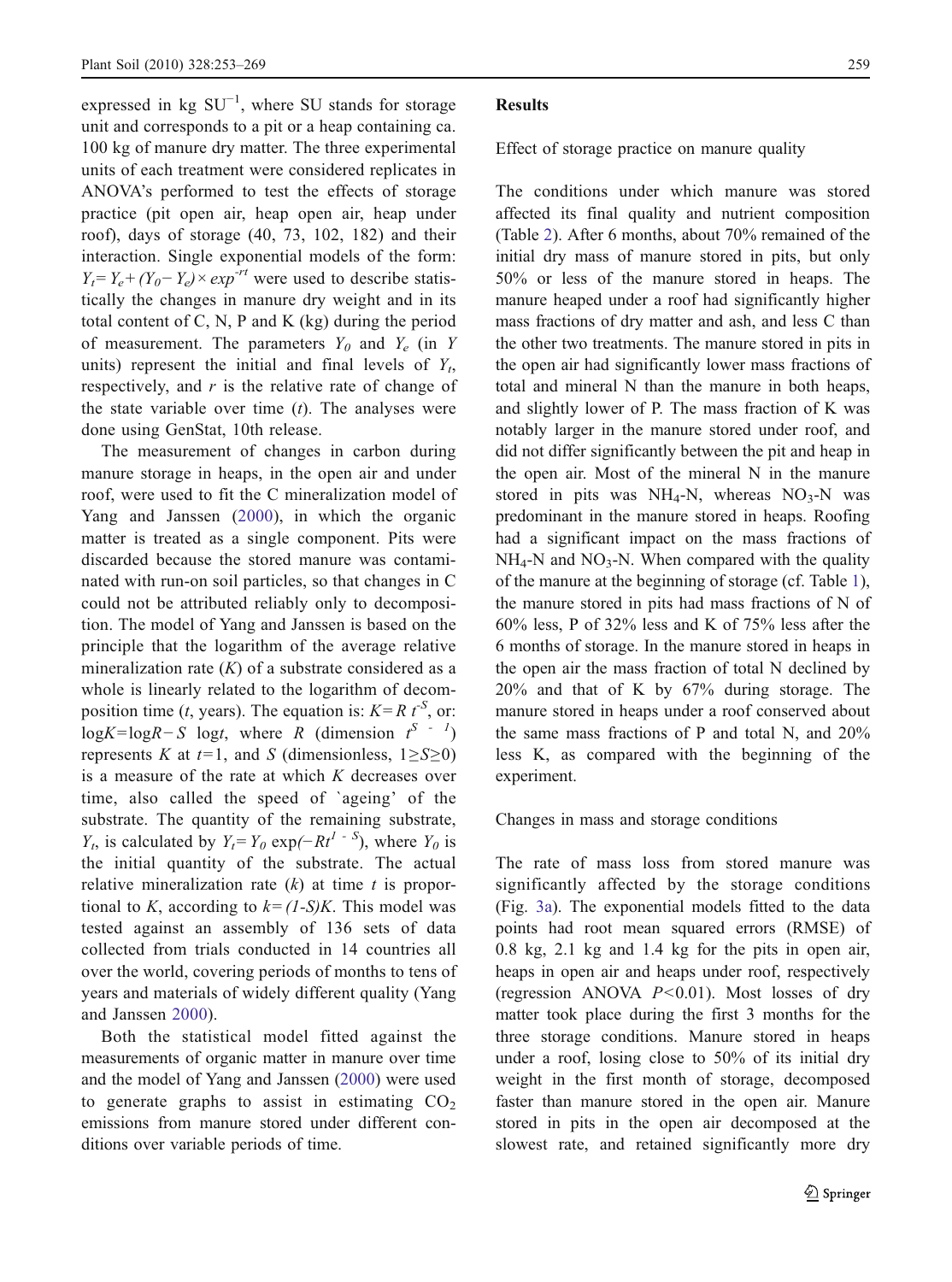<span id="page-7-0"></span>

|                    |                                                     |                                                           |                | Table 2 Quality attributes of manure (a mix 2:3 v/v of cattle dung and maize stover) after 182 days of storage under different conditions in western Kenya |                |                  |                                                                                                                                                                                                                                                      |               |                 |               |       |     |                  |
|--------------------|-----------------------------------------------------|-----------------------------------------------------------|----------------|------------------------------------------------------------------------------------------------------------------------------------------------------------|----------------|------------------|------------------------------------------------------------------------------------------------------------------------------------------------------------------------------------------------------------------------------------------------------|---------------|-----------------|---------------|-------|-----|------------------|
|                    | Dry Wieght Mass<br>$\left( \mathsf{kg}\right)$<br>€ | remaining (%) (g kg <sup>-1</sup> ) (g kg <sup>-1</sup> ) |                | Dry matter Organic carbon Ash                                                                                                                              | $(g\,kg^{-1})$ |                  | pH Total nitrogen C to N Mineral N NH <sub>4</sub> -N NO <sub>3</sub> -N Phosphorus Potassium<br>(g kg <sup>-1</sup> ) ratio (mg kg <sup>-1</sup> ) (mg kg <sup>-1</sup> ) (mg kg <sup>-1</sup> ) (g kg <sup>-1</sup> ) (g kg <sup>-1</sup> )<br>(B) |               |                 |               |       |     |                  |
| Treatment          |                                                     |                                                           |                |                                                                                                                                                            |                |                  |                                                                                                                                                                                                                                                      |               |                 |               |       |     |                  |
| Pit open air       | 69.4                                                |                                                           | 34             | 199                                                                                                                                                        | 627            |                  | 7.1 $5.7$                                                                                                                                                                                                                                            | 35            | $\overline{19}$ | $\frac{6}{2}$ | 3.0   | 3.4 | 2.6              |
| Heap open<br>äÏ    | 46.5                                                |                                                           | 15             | 198                                                                                                                                                        | 627            | 6.9              | 11.2                                                                                                                                                                                                                                                 | $\frac{8}{2}$ | 290             | 17            | 273.0 | 4.9 | 3.3              |
| Heap under<br>roof | 38.6                                                |                                                           | 51<br>r        | 109                                                                                                                                                        | 793            | $7.0$ 14.2       |                                                                                                                                                                                                                                                      | ∞             | 491             | 36            | 455.0 | 4.7 | $\overline{8.1}$ |
| <b>GED</b>         | 6.8                                                 |                                                           | $\frac{49}{5}$ | 15                                                                                                                                                         | 39             | $0.\overline{3}$ | 2.0                                                                                                                                                                                                                                                  |               | 139             | $\approx$     | 141.3 | 0.8 | 0.8              |
| Significance 0.010 |                                                     | 0.009                                                     | 0.005          | 0.008                                                                                                                                                      | 0.008          | $_{\rm ns}$      | 0.014                                                                                                                                                                                                                                                | 0.001         | 0.039           | ns            | 0.049 | ns  | 0.010            |
|                    |                                                     |                                                           |                |                                                                                                                                                            |                |                  |                                                                                                                                                                                                                                                      |               |                 |               |       |     |                  |



Fig. 3 Changes in total dry mass ( a), dry matter mass fraction ( b) and pH ( c) of a mix of cattle manure and maize stover (2:3 v/v) stored during 6 month under three different practices. In panel A the lines indicate exponential models (full line for pit open air; dotted line for heap open air; dashed line for heap under roof) fitted to the data points (triangles). The grey bars indicate the standard error of the mean. DW: dry weight; DOS: days of storage; POA: pit in open air; HOA: heaps in open air; HUR heaps under roof; SED: standard error of the differences

matter than the other treatments after 6 months of storage. The heaps in the open air exhibited an intermediate behaviour. At the end of the storage there were no significant differences in the amount of dry matter retained in both heap systems, in open air or under roof, but the heaps under roof had a significantly larger proportion of dry matter (Fig. 3b). The control heap of pure excreta kept in the open air during the experiment decomposed at a comparable rate to that of the heaps under roof (not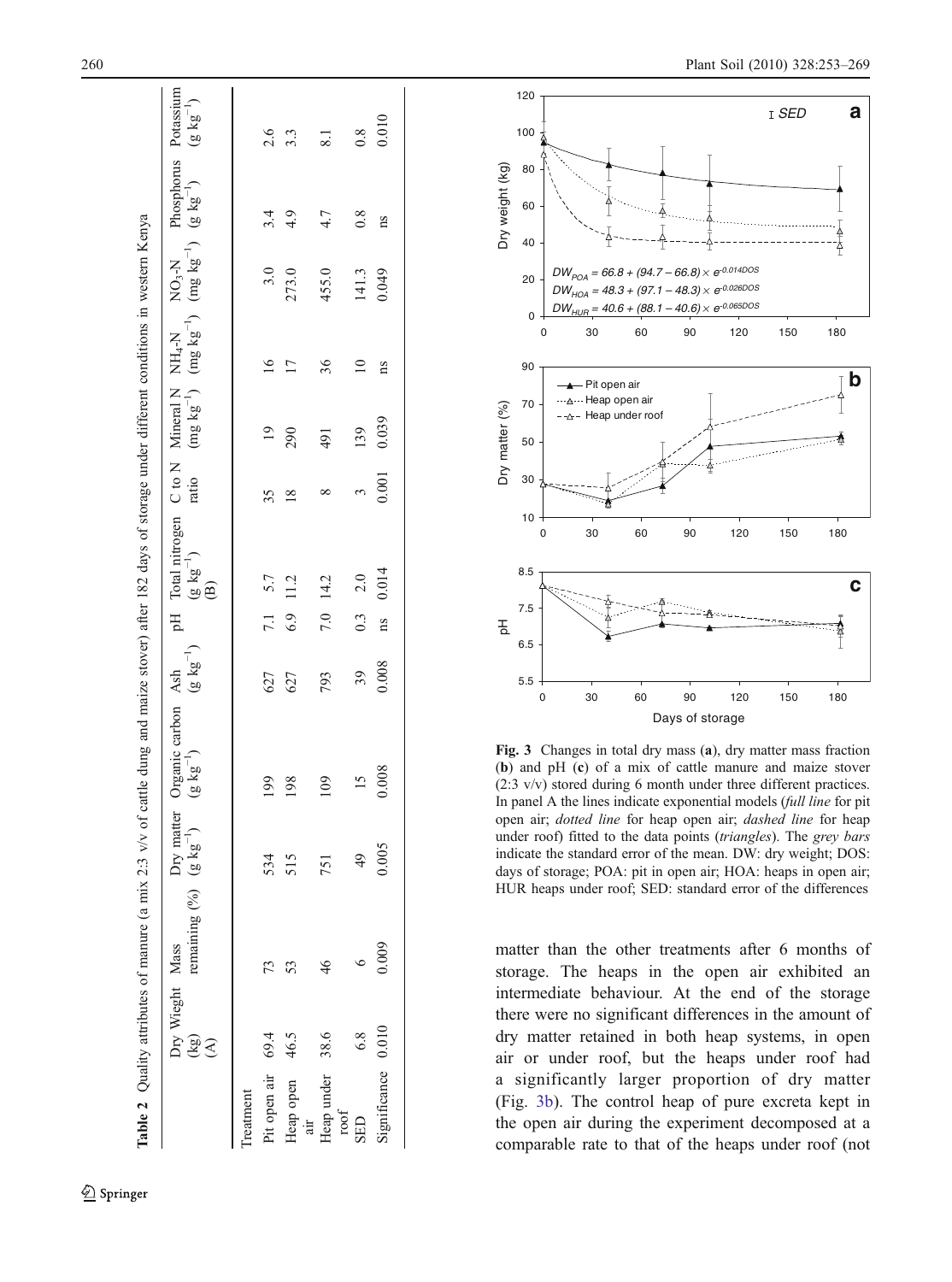<span id="page-8-0"></span>shown), losing 50% of its dry mass after 3 months, whereas the heap of pure maize stover retained 66% of its dry mass after 6 months of storage. The pH of the manure decreased from an average of 8.1 to 7.0 during storage, without significant differences between storage practices at the end of the storage (Fig. [3c](#page-7-0)). The manure stored in pits in open air had a significantly lower pH than the heaps after 40 days of storage (pH 6.7 on average) and after 102 days (6.9 on average).

Part of the differences observed in the rate of change in manure mass during the first 2 months of storage may be ascribed to the pattern of rainfall during the season of the experiment. Most of the seasonal rainfall fell at the beginning of the season, with a total of 841 mm in the first 60 days of the experiment (Fig. 4a). This led to wide differences in the temperature of the manure stored in pits and heaps, and in the open air vs. under roof (Fig. 4b; cf. dry matter fraction in Fig. [3b\)](#page-7-0). After the first heavy showers the manure stored in pits in the open air cooled down abruptly to below air temperature and remained within such range during the rest of the storage period. The manure stored in heaps under roof reached a peak of 53°C after 5 days of storage



Fig. 4 a Daily rainfall and b air and compost temperature recorded during the first 60 days of the experiment. A total of 841 mm rainfall was recorded in 60 days. Temperatures were taken at the centre of the pits or heaps; each point represents the average of three replicates



Fig. 5 a Measured changes in the total amount of organic matter contained in manure stored during 180 days under three different practices. b Measured and modelled percentage of organic matter remaining with respect to its initial amount, using the model of Yang and Janssen presented in Table [4,](#page-9-0) for the two heap treatments. In panel A, the markers correspond to measurements and the lines to the exponential models fitted (full line for pit open air; dotted line for heap open air; dashed line for heap under roof). Grey bars indicate the standard error of the means. DOS: days of storage; POA: pit in open air; HOA: heaps in open air; HUR heaps under roof; SED: standard error of the differences. SU stands for storage unit, corresponding to a pit or a heap of ca. 100 kg DM of manure

indicating thermophilic decomposition, remained above 50°C until day 14, and then decreased converging to air temperature, and stablised at 2°C to 3°C higher than the air until the end of the experiment. The temperature of manure stored in heaps in the open air converged to air temperature after a month of storage and remained slightly lower than the heaps under roof until the end of the experiment.

## Carbon losses

The total amount of manure organic matter decreased to about a quarter of its initial amount after 3 months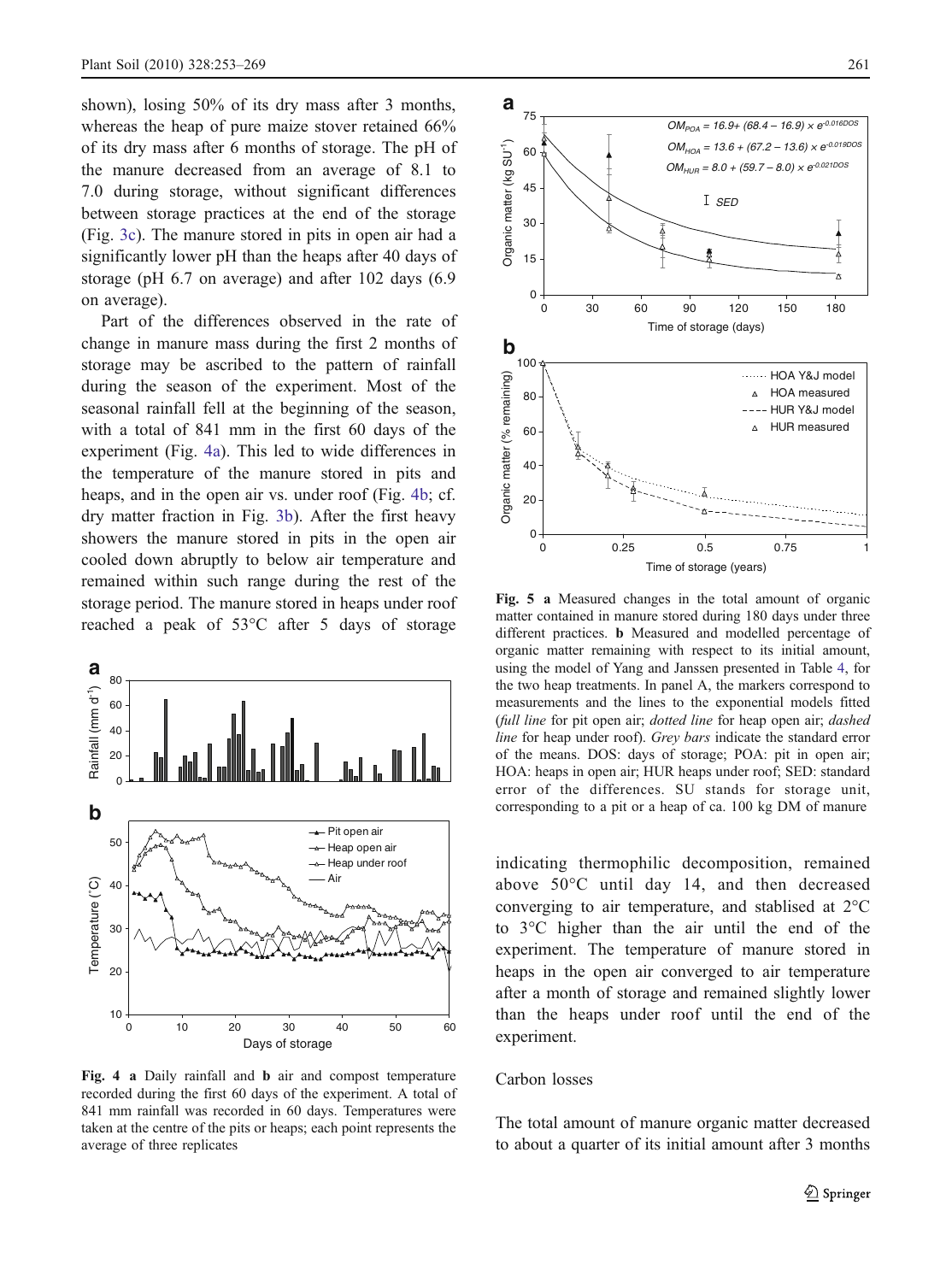<span id="page-9-0"></span>Table 3 Changes in the mass fraction of carbon (C) and nutrients in manure stored during 6 months under three different management practices. Averages are followed by their standard deviation except for the initial values. SED: standard error of the differences

| Days of storage        |              |          | Mass fraction (g $kg^{-1}$ ) |           |     |           |      |           |       |            | C: N | C: P |
|------------------------|--------------|----------|------------------------------|-----------|-----|-----------|------|-----------|-------|------------|------|------|
|                        | $\mathsf{C}$ |          | N                            |           | P   |           | K    |           | Min N |            |      |      |
| Pit open air           |              |          |                              |           |     |           |      |           |       |            |      |      |
| $\theta$               | 358          |          | 14.3                         |           | 5.0 |           | 10.2 |           | 0.78  |            | 25   | 72   |
| 40                     | 378          | $\pm 20$ | 16.4                         | $\pm 0.2$ | 5.1 | $\pm 0.6$ | 1.9  | $\pm 0.5$ | 0.25  | $\pm 0.05$ | 23   | 73   |
| 73                     | 157          | ±98      | 5.9                          | $\pm$ 5.6 | 3.2 | $\pm 1.4$ | 2.8  | $\pm 0.5$ | 0.16  | $\pm 0.03$ | 27   | 49   |
| 102                    | 144          | $\pm 37$ | 4.9                          | $\pm 1.1$ | 3.2 | $\pm 1.1$ | 2.8  | $\pm 0.3$ | 0.23  | $\pm 0.35$ | 29   | 45   |
| 182                    | 198          | $\pm 27$ | 5.7                          | $\pm 0.9$ | 3.4 | $\pm 1.1$ | 2.6  | $\pm 0.5$ | 0.02  | $\pm 0.00$ | 35   | 57   |
| Heap open air          |              |          |                              |           |     |           |      |           |       |            |      |      |
| $\mathbf{0}$           | 358          |          | 14.3                         |           | 5.0 |           | 10.2 |           | 0.78  |            | 25   | 72   |
| 40                     | 347          | $\pm 62$ | 18.7                         | ±4.2      | 6.9 | $\pm 2.2$ | 4.3  | $\pm 0.9$ | 0.16  | $\pm 0.03$ | 19   | 50   |
| 73                     | 249          | $\pm 12$ | 12.1                         | ±4.4      | 5.0 | $\pm 0.8$ | 4.0  | $\pm 0.0$ | 0.25  | $\pm 0.05$ | 20   | 50   |
| 102                    | 170          | $\pm 8$  | 8.8                          | $\pm 2.5$ | 4.1 | $\pm 0.4$ | 3.6  | $\pm 0.1$ | 0.07  | $\pm 0.09$ | 19   | 41   |
| 182                    | 198          | $\pm 34$ | 11.2                         | $\pm 2.0$ | 4.9 | $\pm 0.4$ | 3.3  | $\pm 0.4$ | 0.29  | $\pm 0.24$ | 18   | 40   |
| Heap under roof        |              |          |                              |           |     |           |      |           |       |            |      |      |
| $\mathbf{0}$           | 358          |          | 14.3                         |           | 5.0 |           | 10.2 |           | 0.78  |            | 25   | 72   |
| 40                     | 346          | $\pm 30$ | 18.5                         | $\pm 3.7$ | 7.1 | $\pm 0.6$ | 10.7 | $\pm 0.7$ | 1.16  | $\pm 0.82$ | 19   | 49   |
| 73                     | 260          | $\pm 87$ | 15.6                         | $\pm 6.3$ | 6.5 | $\pm 2.8$ | 9.2  | $\pm 2.5$ | 1.16  | $\pm 0.82$ | 17   | 40   |
| 102                    | 194          | ±40      | 10.4                         | $\pm 2.4$ | 4.0 | $\pm 0.6$ | 7.9  | $\pm 1.0$ | 0.31  | $\pm 0.25$ | 19   | 48   |
| 182                    | 110          | $\pm 8$  | 14.2                         | $\pm 3.6$ | 4.7 | $\pm 1.2$ | 8.1  | $\pm 1.5$ | 0.49  | $\pm 0.17$ | 8    | 23   |
| SED (days of storage)  | 20           |          | 1.5                          |           | 0.6 |           | 0.4  |           | 0.16  |            | 2.3  | 4.4  |
| SED (storage practice) | 15           |          | 1.2                          |           | 0.4 |           | 0.3  |           | 0.12  |            | 1.8  | 3.4  |

of storage (Fig. [5a](#page-8-0)), partly as a result of changes in the mass fraction of organic matter in the stored manure. This is reflected by the calculated mass fractions of C, which tended to decrease during storage (Table 3). The determination of organic matter mass fractions was subject to relatively large error due to the sampling of a heterogeneous material, which added to the error inherent to the weighing of the fresh manure bulk, particularly for the pits and heaps in the open air after 40 days of storage. Evidence of contamination of manure stored in pits with soil from the surroundings during the heavy rains period was also observed (i.e., variable ash mass fractions). Exponential models fitted to the amount of C in stored manure had RMSE values of 10.1 kg, 2.4 kg and 1.3 kg for the pits in open air, heaps in open air and heaps under roof, respectively  $(P<0.01$ ; Fig. [5a\)](#page-8-0).

The C mineralisation model of Yang and Janssen ([2000\)](#page-16-0) was fitted to organic C data from the heaps in open air and under roof, as these were the least contaminated with run-on soil (Fig. [5b](#page-8-0)). The models predicted the percentage of organic matter remaining in the heaps quite accurately (Table 4), with the rate constant  $(K)$  decreasing over time, or 'ageing', faster in the open air than under roof (cf. S values).

Using these models and an average conversion of organic matter into C of 0.526, the specific  $CO<sub>2</sub>$ 

Table 4 The model of Yang and Janssen [\(2000](#page-16-0)) fitted to the heaps treatments of manure storage (cf. Fig. [5b\)](#page-8-0). Time  $(t)$  is expressed in years

|                                | Heaps in open air                                        | Heaps under roof                                       |
|--------------------------------|----------------------------------------------------------|--------------------------------------------------------|
| Log-linear<br>relationship     | $logK = -0.47 log t +$<br>0.79 $(r^2=0.91)$              | $logK = -0.34 logt +$<br>1.15 $(r^2=0.99)$             |
| Parameter values               |                                                          |                                                        |
| R                              | 2.22                                                     | 3.17                                                   |
| S                              | 0.47                                                     | 0.34                                                   |
| K (after $0.5$ year) 3.09      |                                                          | 4.02                                                   |
| Remaining<br>substrate $(\% )$ | $Y_t = Y_0 \times \exp[-2.22 \times$<br>$t^{(1-0.47)}$ ] | $Y_t = Y_0 \times \exp[-3.17 \times$<br>$t^{(1-0.34)}$ |
| RMSE (in $%$<br>units)         | 2.98                                                     | 0.63                                                   |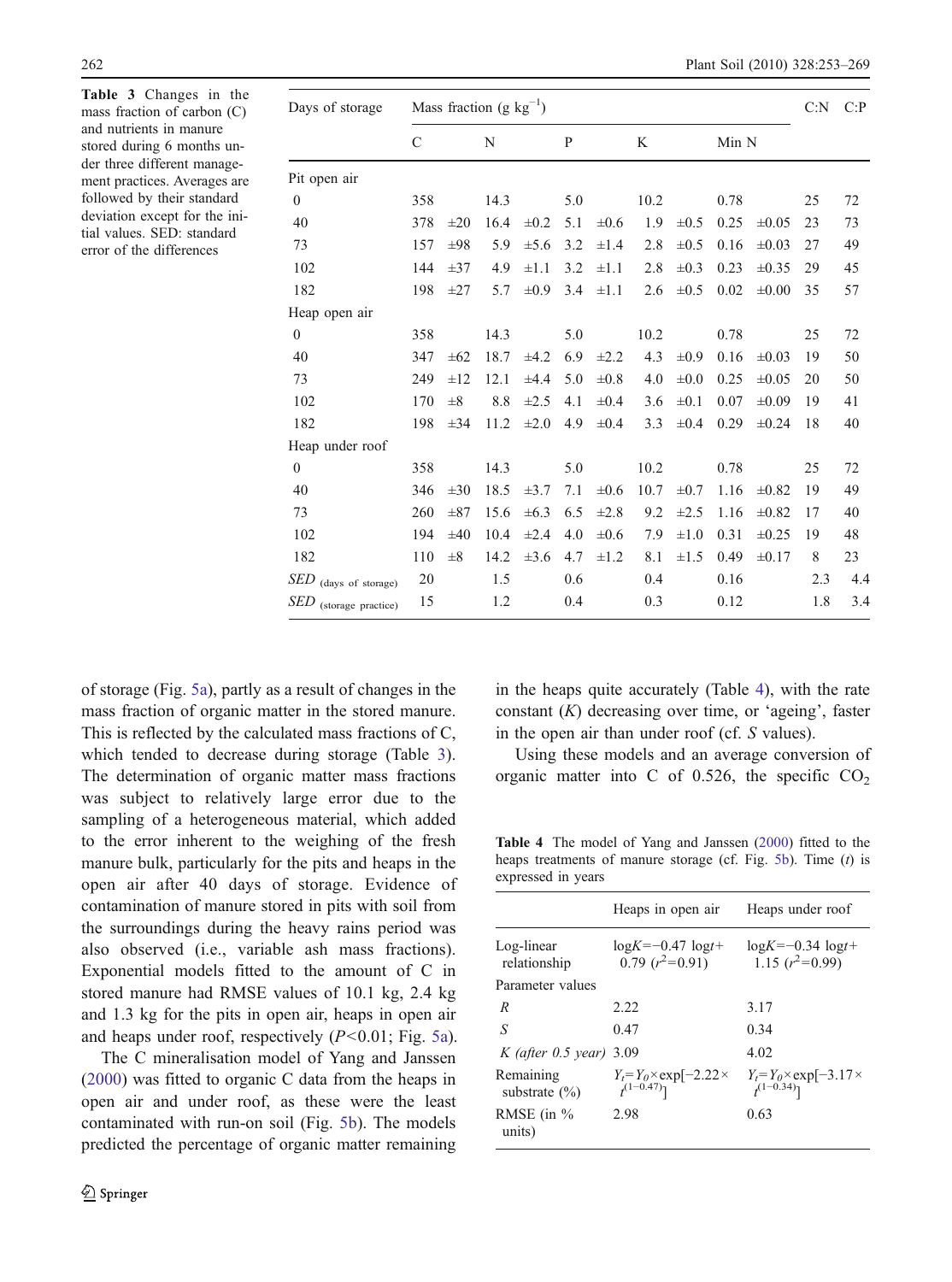

Fig. 6 Graphs to estimate cumulative  $CO<sub>2</sub>$  emission coefficients.  $c$  Apparent cumulative  $CO<sub>2</sub>$  emission based on measured changes in manure organic matter for all treatments (cf. Fig. [5a\)](#page-8-0). d Cumulative  $CO<sub>2</sub>$  emission during 1 year of storage simulated with the model of Yang and Janssen fitted to measured changes in C from the experimental units that were not or least contaminated with run-on soil particles

emission coefficient was calculated for each storage practice, and accumulated over time (Fig. 6a and b). Since the decline in manure C during storage was not only due to C mineralisation, but also to drainage of dissolved organic matter, removal by invertebrates, etc., the use of the statistical models derived from observed organic matter remaining (Fig. [5a](#page-8-0)) yields 'apparent'  $CO<sub>2</sub>$  emission coefficients. The apparent  $CO<sub>2</sub>$  release from manure stored in a heap in the open air was c. 1 kg  $CO<sub>2</sub>$  per kg of manure (initial weight) after 60 days, c. 1.4 kg after 120 days, etc. (Fig. 6a). The C mineralisation model of Yang and Janssen ([2000\)](#page-16-0), that assumes that changes in soil C are due only to decomposition, yielded larger emission values for manure stored in heaps. The extrapolation of storage time up to 1 year using this model indicated a cumulative emission of 1.7 kg per kg manure stored in heaps in the open air. These coefficients may be used for estimating  $CO<sub>2</sub>$  emission from stored manure, as often done for the calculation of greenhouse gas balances at farm scale.

Changes in nutrient content and mass fractions

The total amounts of N, P and K contained in the stored manure decreased during storage (Fig. [7\)](#page-11-0) due to a decrease in their mass fraction over time (Table [3\)](#page-9-0). The mass fractions of total N, mineral N, P and K varied significantly between days of storage and between storage practice  $(P<0.01)$ , although for K also the interaction days of storage  $\times$  storage practice was significant  $(P<0.01)$ . The C:N and C:P ratios of the manure stored in pits in the open air were greater on average than those of the manure stored in heaps, in open air or under roof. As in the case of organic matter (cf. Fig. [5a\)](#page-8-0), the amount of total N calculated for the pit in open air was larger and more variable than for the other storage practices after 40 days of storage (Fig. [7a\)](#page-11-0). The manure stored under roof retained significantly more mineral N and K during storage, particularly during the first 2 months to 3 months of storage (Fig. [7](#page-11-0)b and d). The parameters of the exponential models and their RMSE are presented in Table [5.](#page-12-0) According to these models, the efficiencies of nutrient retention during storage  $(Y_e/Y_0)$ varied between 24% and 38% for total N, 34% and 38% for P and 18% and 34% for K, with the heaps under roof having greater efficiencies of retention of N and K.

The ratio of mineral to total N (not shown) was greater for the heaps under roof than for the other storage practices throughout the experiment, and larger for heaps than for pits in the open air at the end of the experiment. Most of the mineral N in the manure was in  $NH<sub>4</sub>-N$  at the beginning of the storage (Fig. [8\)](#page-12-0), and its mass fraction decreased abruptly after 40 days of storage. In the heaps stored under roof mineral N was retained as  $NO<sub>3</sub>-N$  until 2 months to 3 months of storage, coinciding with the thermophilic decomposition phase (cf. Fig. [4](#page-8-0)), and losses took place subsequently.

#### Nutrient leaching

N losses through leaching were assessed by sampling the soil at different depths underneath the pits and heaps in the open air and measuring  $NH_4-N$  and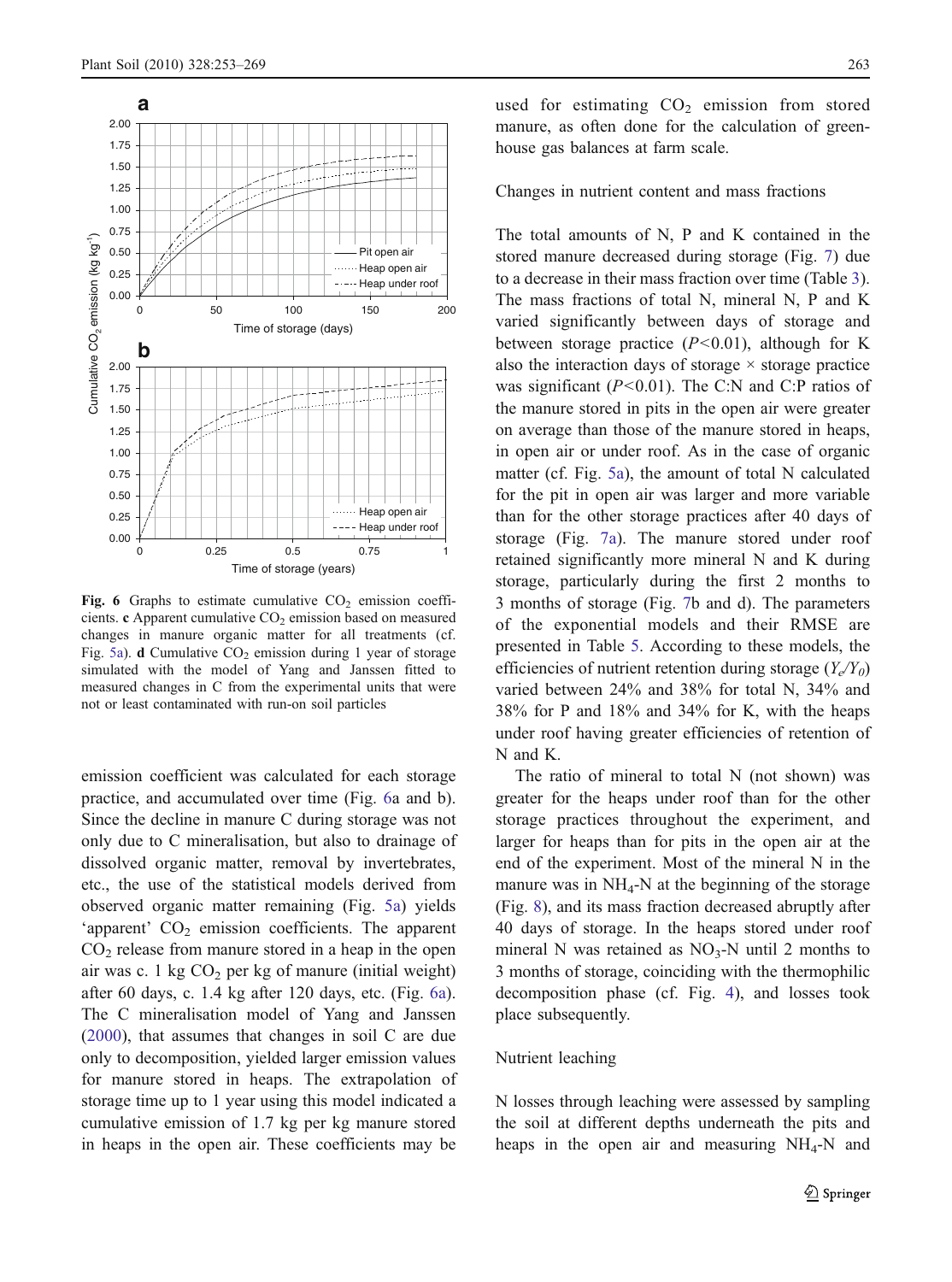<span id="page-11-0"></span>

Fig. 7 Changes in the amounts of (a) total nitrogen, (b) mineral nitrogen, (c) phosphorus and (d) potassium contained in manure stored during 180 days under three different practices. The markers correspond to measurements and the lines to fitted exponential models (full line for pit open air; dotted line for heap open air; dashed line for heap under roof). Vertical bars indicate the standard error of the differences. In

 $NO<sub>3</sub>-N$  concentrations in the soil after 40 days of storage (Fig. [9\)](#page-13-0). In the soil underneath the heaps and the pits most of the mineral N measured (c. 80–90%) was in the form of  $NH_4$ -N, whereas in the control soil almost half of it was in the form of  $NO<sub>3</sub>-N$ (volumetric water contents in the soil varied between 18–21%). Mineral N concentrations were greater in the soil underneath the heap of pure excreta kept as control in the open air. The concentrations of mineral N in the first 40 cm immediately under the pits (60– 80 cm and 80–100 cm) and the heaps (0–20 cm and 20–40 cm) were similar, with a larger proportion of  $NH_4$ -N beneath the pits and of  $NO_3$ -N beneath the heaps. Soil samples taken from underneath the control stover pile had similar mineral N values as those of the control soil, and between 50–70% of the N was



panel A, bars indicating the standard error of the mean are drawn for the pit open air treatment; the exponential model for this treatment was fitted excluding the measurements at 40 days of storage. The parameters of all exponential models are presented in Table [4.](#page-9-0) SU stands for storage unit, corresponding to a pit or a heap of ca. 100 kg DM of manure

 $NO<sub>3</sub>-N$ . Soil samples taken from the 0–20 cm layer beneath the heaps stored under roof had an average mineral N mass fraction as high as 69 mg  $kg^{-1}$ , of which about  $75\%$  was NO<sub>3</sub>-N.

In the additional laboratory test run to assess the potential leaching of P from manure, we found concentrations ranging between 0.12 mg P  $L^{-1}$  and 0.29 mg P  $L^{-1}$  in manure extracts after leaching an aliquot of fresh manure equivalent to 100 g dry matter with 600 mL of deionized water during 6 days (Fig. [10](#page-13-0)). This amount of P leached corresponds to 10–24% (19% on average) of the total manure P. This indicates that P can be leached from manure that is too wet or unprotected from rain during storage, leading to a decline in P concentrations in manure over time (cf. Table [3](#page-9-0): pits in open air).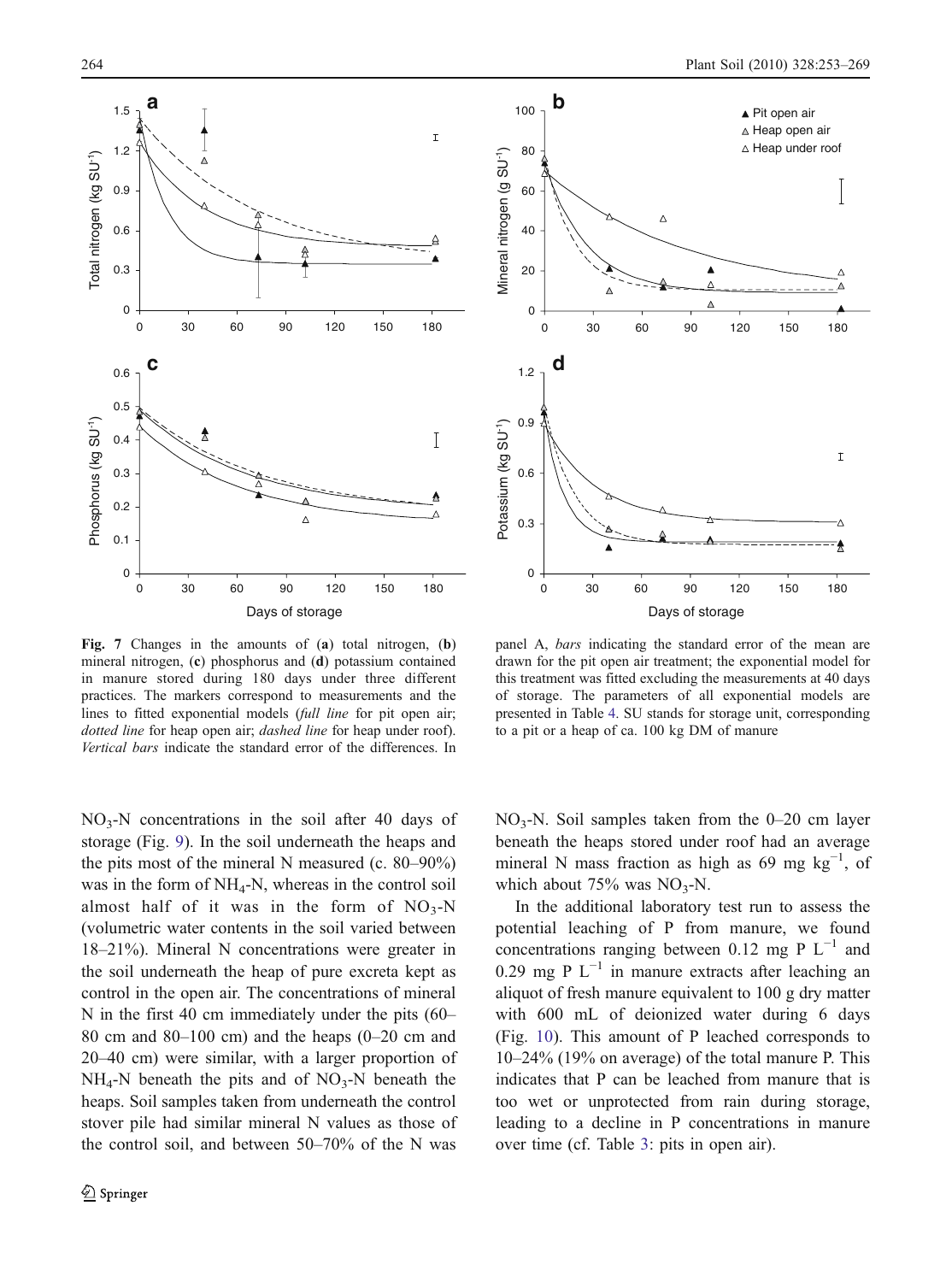<span id="page-12-0"></span>Table 5 Parameters of the exponential model ( $Y_t = Y_e + (Y_0 Y_e \times exp^{-rt}$  fitted to the measurements of changes in nutrient content in 100 kg DM of manure during storage (cf. Fig. [5](#page-8-0)). Time (*t*) is expressed in days and r in day<sup>-1</sup>,  $Y_0$  and  $Y_e$  represent the initial and final amounts of nutrients per storage unit

|                            | $Y_0$ | $Y_e$ | r     | $Y_e/Y_0$ | $RMSE^*$ |
|----------------------------|-------|-------|-------|-----------|----------|
| Nitrogen (kg $SU^{-1}$ )   |       |       |       |           |          |
| Pit open air               | 1.45  | 0.35  | 0.057 | 0.24      | 0.24     |
| Heap open air              | 1.44  | 0.35  | 0.014 | 0.25      | 0.11     |
| Heap under roof            | 1.27  | 0.48  | 0.025 | 0.38      | 0.06     |
| Mineral N (g $SU^{-1}$ )   |       |       |       |           |          |
| Pit open air               | 73.8  | 9.1   | 0.038 | 0.12      | 5.9      |
| Heap open air              | 76.3  | 10.3  | 0.055 | 0.14      | 15.6     |
| Heap under roof            | 70.0  | 8.3   | 0.011 | 0.12      | 8.2      |
| Phosphorus (kg $SU^{-1}$ ) |       |       |       |           |          |
| Pit open air               | 0.49  | 0.19  | 0.015 | 0.38      | 0.05     |
| Heap open air              | 0.50  | 0.18  | 0.013 | 0.35      | 0.03     |
| Heap under roof            | 0.44  | 0.15  | 0.016 | 0.34      | 0.02     |
| Potassium (kg $SU^{-1}$ )  |       |       |       |           |          |
| Pit open air               | 0.97  | 0.19  | 0.080 | 0.20      | 0.69     |
| Heap open air              | 0.99  | 0.18  | 0.052 | 0.18      | 0.02     |
| Heap under roof            | 0.90  | 0.31  | 0.031 | 0.34      | 0.01     |
|                            |       |       |       |           |          |

SU Storage unit; RMSE root mean squared error of the differences

 $*$  All regressions were significant at  $P < 0.01$  except for potassium, at  $P < 0.001$ 

#### **Discussion**

The different methods of manure storage influenced the final quality and nutrient content of a mix of cattle excreta and maize stover  $(2:3 \text{ v/v})$  stored during the short rains season in western Kenya. Manure stored in pits or heaps in open air and under roof were subject to different temperature and moisture conditions (Fig. [4](#page-8-0)) that led to different rates of decomposition (Figs. [3](#page-7-0), [5](#page-8-0)) and nutrient losses (Figs. [7,](#page-11-0) 8, [9;](#page-13-0) Tables [2,](#page-7-0) [3\)](#page-9-0). The differences in mass losses between storage practices were larger during the first 90 days of storage than later on. The efficiency of retention of N, P and K was not larger than 40% under any of the storage practices (cf. Table 5). While N is prone to both gaseous and leaching losses, K and P are lost basically through leaching or through drainage of dissolved organic matter. Evidence of nutrient removal by invertebrates has been reported for manure already applied in the field (Esse et al. [2001\)](#page-15-0). While we observed the presence of larvae and other soil macro organisms in the stored manure, their activity was not formally assessed, as it was not judged to be substantial. After 3 months of storage the differences in nutrient retention efficiencies between storage practices tended to narrow (cf. Fig. [7](#page-11-0)), indicating that the length of the storage period has a larger influence on C and nutrient retention than the way in which manure is stored.

Changes in organic matter and nutrients in manure during storage were described using exponential models with a lower end term  $Y_e$  (cf. Figs. [3](#page-7-0), [5](#page-8-0), [7](#page-11-0) and Table 5). In the case of changes in organic matter over time, however, the suggested 'equilibrium' represented by  $Y_e$  would probably not have been reached within the time span of the experiments (i.e., decomposition may continue). In the C mineralisation model of Yang and Janssen ([2000\)](#page-16-0) the decomposition of manure is assumed to proceed beyond this time but with a decreasing mineralization rate. To test this



Fig. 8 Changes in the concentrations of a  $NH_4$ -N and b  $NO<sub>3</sub>-N$  in manure stored during 180 days under three different storage practices. Grey vertical bars indicate standard errors of the means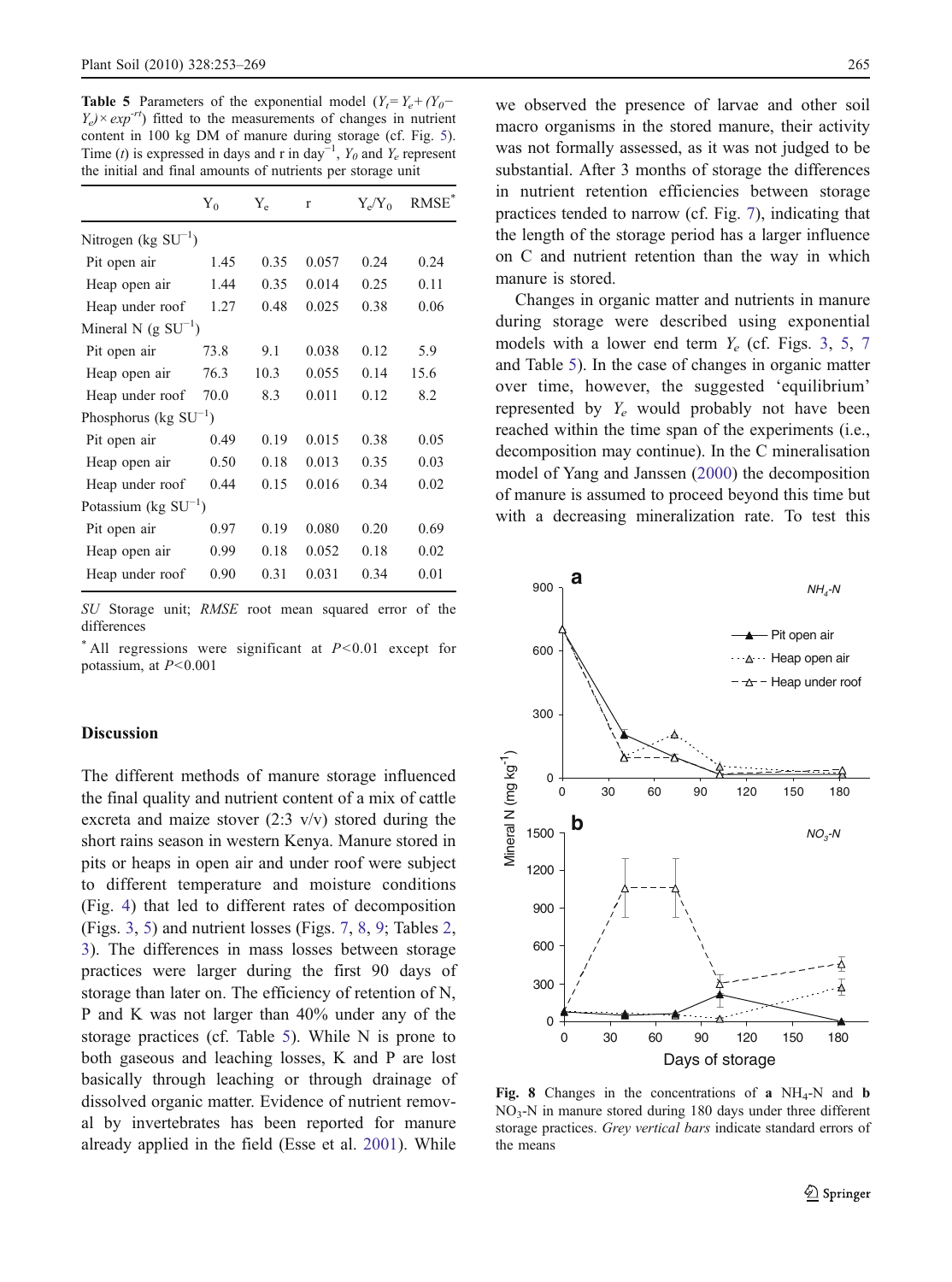<span id="page-13-0"></span>Fig. 9 Mass fractions of a  $NH_4-N$ , **b**  $NO_3-N$  and **c** total mineral N ( $NH_4-N$  +  $NO_3-N$ ) in the soil beneath the heaps and pits in the open air, in a control soil adjacent to the experiment, and in a control heap of manure pure (i.e., without mixing with maize stover) after 40 days of storage



assumption, however, it would have been necessary to adjust the value of C concentration in organic matter at each time, which we kept constant due to lack of measured evidence. Due to this, and to the fact that some of the experimental units (notably the pits in open air) received soil particles through run-on during heavy rains (cf. Fig. [4](#page-8-0)), the terms of the statistical models fitted to the measurements should be considered as of descriptive rather than of explanatory value.

Losses of N in the order of 60–80% as measured here are similar to those measured in temperate regions from manures with much larger N contents (e.g., Martins and Dewes [1992\)](#page-15-0). Leaching of P from manure has been seldom reported for smallholder systems in Africa (e.g., Brouwer and Powell [1998](#page-15-0)). The observation that the concentration of P in manure decreased during storage in the open air (cf. Table [3\)](#page-9-0) led us to conduct a simple laboratory test (Fig. 10). Although both inorganic P (orthophosphate) and organic P (organic P-compounds + smaller colloids that may pass through the filter) are leached, only inorganic P was analysed in the leachate collected (cf. Okalebo et al. [2002](#page-15-0)). This means that our measurements are an underestimate of the actual P leaching through this method. Although some of the colloids could break up in the acid medium of analysis, a correct estimation of leached P requires digestion of the extract. In the field experiment, in addition, a substantial amount of P may have been lost through

drainage of dissolved or suspended organic matter during the first 2 months of storage.

Other management practices that were not evaluated here may also contribute to improve nutrient retention during storage. There was more mineral N in the soil beneath the heap of pure excreta compared with the 2:3  $v/v$  mix used in the experiment (Fig. 9), indicating better N retention due to presence of maize stover in the latter. Adding crop residues with a high C:N ratio to manure has been shown to contribute to retaining N, particularly when urine is added to the



Fig. 10 Cumulative P leached from manure after a week in a laboratory experiment. P was measured in extracts after leaching an aliquot of fresh manure equivalent to 30 g dry matter with 600 mL of deionised water. Vertical bars represent the standard error of the mean and small grey dots are replicates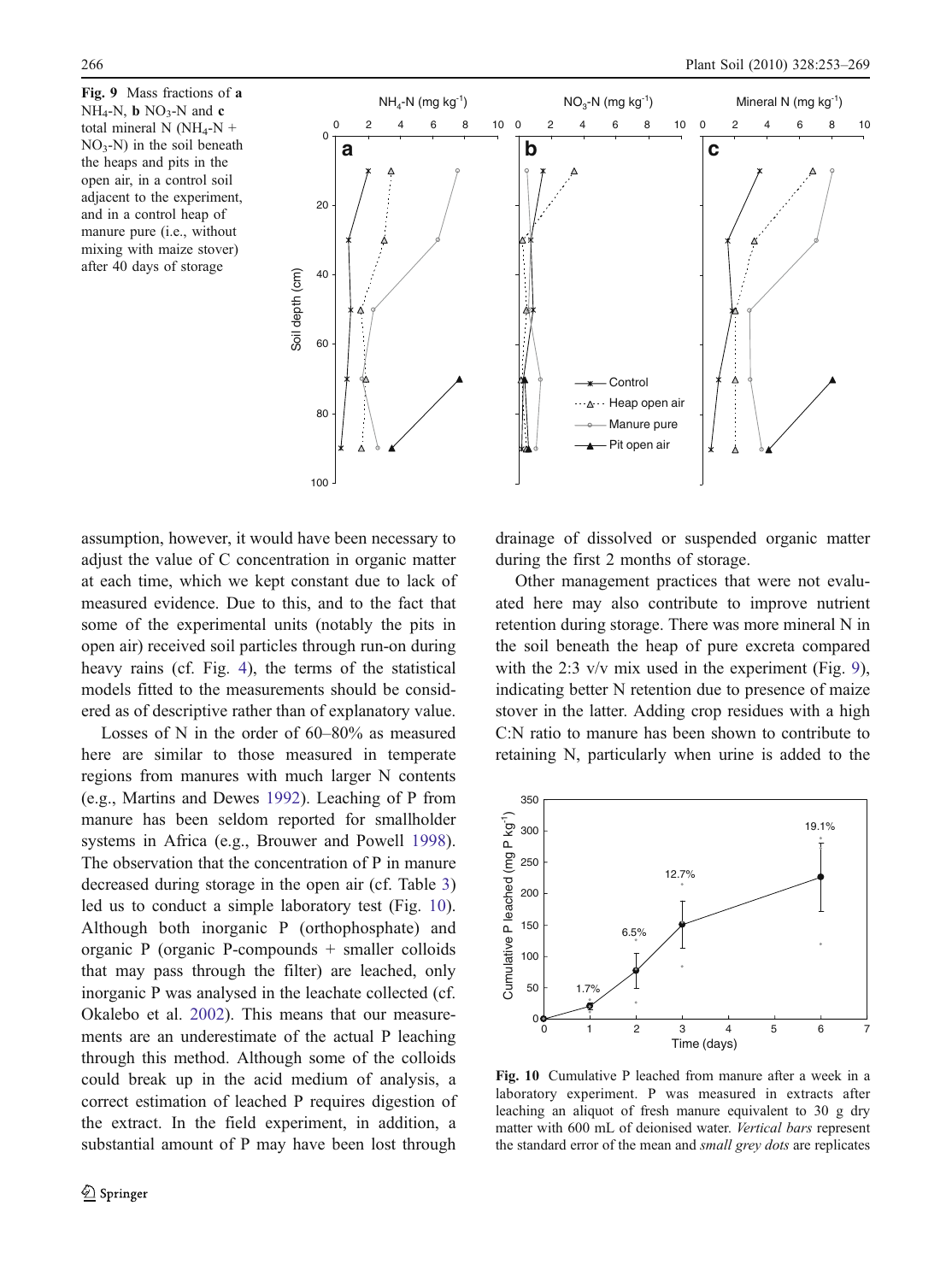manure mix (Lekasi et al. [2003;](#page-15-0) Nzuma and Murwira [2000\)](#page-15-0). Covering the heaps with a plastic film may also have a positive impact on the efficiency of C and N retention during storage (Rufino et al. [2007\)](#page-16-0). A hard floor may help preventing nutrient losses by leaching, which can be substantial when manure is wet or unprotected from rain (cf. Figs. [9,](#page-13-0) [10\)](#page-13-0). The initial quality of the manure stored may be also highly variable, as influenced by livestock feeding and management systems, the type of livestock or the type of stalling facilities from where it is collected. The manure used in this experiment had an initial quality that was better than the average manure quality on local farms (Lekasi et al. [2002](#page-15-0); Castellanos-Navarrete [2007](#page-15-0)). Livestock feeding and animal productivity have important consequences for the quality of excreted manure (Delve et al. [2001\)](#page-15-0). Significant linear relationships were observed between the daily N intake and the daily N collected in faeces and urine (Lekasi et al. [2003\)](#page-15-0).

The amounts of C and nutrients that may be cycled on the farm through animal manure are often overestimated. Studies on C flows and balances in African farming systems often assume in their calculations a C mass fraction of 35% in manure, as reported by de Ridder and van Keulen [\(1990\)](#page-15-0)). This value, however, is only close to what can be observed in manure just excreted, and overestimates the actual C mass fractions of manure that has been decomposed (cf. Tables [2,](#page-7-0) [3](#page-9-0); Fig. [5\)](#page-8-0). Longitudinal surveys show that animal production in a region like western Kenya is mostly limited by feed availability (Waithaka et al. [2002\)](#page-16-0), and the amounts of manure available for crop production at farm scale are consequently small (Onduru et al. [2008\)](#page-15-0). Otieno et al. [\(1995\)](#page-15-0), however, observed in densely populated areas of western Kenya that two cattle in an intensely managed zero grazing unit produce around one wheelbarrow of manure each day  $(\pm 25 \text{ kg day}^{-1})$ . Based on this, Lekasi et al. [\(2002\)](#page-15-0) calculated for an average farm of 0.6 ha, an availability of manure for application to crop fields of just over 15 t  $ha^{-1}$  yr<sup>-1</sup>. This is an optimistic estimate. If bedding material and feed refusals are included in the manure mix, it may be assumed that the composition of this manure has similar characteristics to the mix used in our experiment (cf. Table [1\)](#page-4-0). The amount of manure collectable from a zero grazing unit would then represent  $(365 \times$ 0.025=) 9.1 t per year, which we assume to be on a fresh weight basis. This corresponds to 2.5 t of manure dry weight per year and to roughly 1 t C, 36 kg N, 13 kg P and 26 kg K potentially available. According to the results of our experiment, if manure is stored for 5 months to 6 months, less than half of the amounts of C and nutrients mentioned above will be available when manure is applied to the fields (cf. Figs. [5](#page-8-0), [7;](#page-11-0) Tables [3](#page-9-0), [5\)](#page-12-0).

The best manure quality in our experiment was obtained with storage in heaps under roof (more favourable C:Nutrient ratios, a drier and less bulky material easier to carry and apply), while the pits in open air retained larger amounts of C but less nutrients. Pits may perform better in drier environments or when manure is stored during a dry season (e.g., Chivenge et al. [2004](#page-15-0)). However, our results indicate that the length of the storage period has a stronger effect on manure quality and on C and nutrient retention than the storage system. Although a relatively large proportion of carbon and nutrients can be lost from the farm system during manure storage (Figs. [5](#page-8-0)–[10](#page-13-0), Table [3\)](#page-9-0), the absolute amounts may not be large when the amounts of manure available on the farm are small. Often crop production cannot be sustained on these amounts of nutrients, and therefore nutrients must be brought in from outside the system. The combined application of small amounts of animal manure with mineral fertilisers improves the utilisation efficiency of the applied nutrients, even when manures are of poor quality (Tittonell et al. [2008b\)](#page-16-0).

#### Conclusions

Manure handling and storage affect the efficiency of nutrient retention within smallholder crop-livestock systems. In this sense, manure storage may represent either a strategic node of nutrient redistribution or an open gate to nutrient losses from the system, depending on the magnitude of C and nutrient flows through manure. Our results suggest that pit storage of manure could be more suitable for storing manure for long periods with the aim of retaining organic matter in the system, but subject to the trade-off of losing more of the more easily leachable nutrients N and K during storage. Roofing appeared to have a positive effect on manure quality, especially when manure was stored for less than 3 months. Heaps in the open air retained 20% less manure mass than pits but the manure was of better quality. The differences in nutrient retention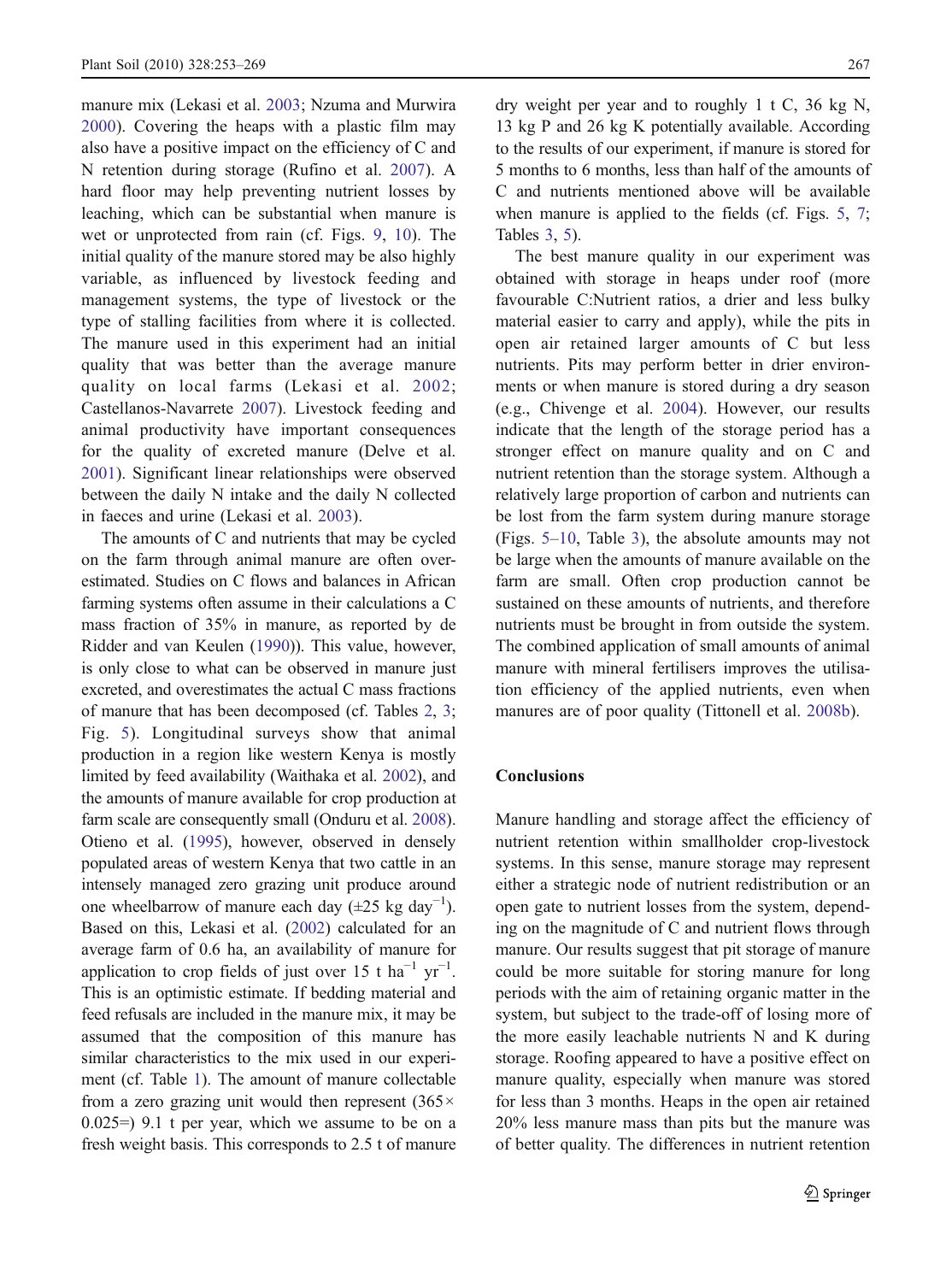<span id="page-15-0"></span>between storage systems were are not very important after 6 months of storage, but they were during the first 2 months to 3 months. In reality, farmers keep adding fresh excreta to the heaps throughout the storage, so that they store a nutrient richer material, which behaves more closely to what happened during the first months of storage in our experiment. Better utilisation of C and nutrients contained in manure could be obtained by shortening the storage periods by, for example, more frequent application of manure to short-cycle crops such as vegetables, or split applications during the season to annual grain crops. In addition, the effect of the length of the period of storage (i.e., which is different in regions of uni-modal vs. bi-modal rainfall) is sufficiently large that it should be considered within models and calculation procedures to estimate greenhouse gas emissions and nutrient cycling in smallholder crop-livestock systems.

Acknowledgements We thank the European Union for funding this research through the AfricaNUANCES Project (Contract no INCO-CT-2004-003729). We thank Pieter Pijpers and Wilson Ngului and his team for their valuable contribution to this work.

Open Access This article is distributed under the terms of the Creative Commons Attribution Noncommercial License which permits any noncommercial use, distribution, and reproduction in any medium, provided the original author(s) and source are credited.

#### References

- Anderson JM, Ingram JSI (1993) Tropical soil biology and fertility: A handbook of methods. CAB International, Wallingford, p 221
- Bationo A, Kihara J, Vanlauwe B, Waswa B, Kimetu J (2006) Soil organic carbon dynamics, functions and management in West African agro-ecosystems. Agric Syst 97:13–25
- Brock EH, Ketterings QM, Kleinman PJA (2007) Phosphorus leaching through intact soil cores as influenced by type and duration of manure application. Nutr Cycl Agroecosyst 77:269–281
- Brouwer J, Powell JM (1998) Increasing nutrient use efficiency in West-African agriculture: the impact of microtopography on nutrient leaching from cattle and sheep manure. Agric Ecosyst Environ 71:229–239
- Castellanos-Navarrete A (2007) Cattle feeding strategies and manure management in Western Kenya, pp 125. Wageningen University, MSc Thesis
- Chivenge P, Dimes J, Nhamo N, Nzuma JK, Murwira HK (2004) Evaluation of APSIM to simulate maize response to manure inputs in wet and dry regions of Zimbabwe. In: Delve RJ, Probert ME (eds) Modelling nutrient manage-

ment in tropical cropping systems, ACIAR Proceedings 114, pp 85–91

- Delve RJ, Cadisch G, Tanner JC, Thorpe W, Thorne JP, Giller KE (2001) Implications of livestock feeding management on soil fertility in the smallholder farming systems of sub-Saharan Africa. Agric Ecosyst Environ 84:227–243
- De Ridder N, Van Keulen H (1990) Some aspects of the role of organic matter in sustainable intensified arable farming systems in the West-African semi-arid-tropics (SAT). Fert Res 26:299–310
- Dorich RA, Nelson DW (1984) Evaluation of manual cadmium reduction methods for determination of nitrate in potassium chloride extracts of soils. Soil Sci Soc Am J 48:72–75
- Esse PC, Buerkert A, Hiernaux P, Assa A (2001) Decomposition of and nutrient release from ruminant manure on acid sandy soils in the Sahelian zone of Niger, West Africa. Agric Ecosyst Environ 83:55–63
- Herrero M, Thornton PK, Kruska R, Reid RS (2008) Systems dynamics and the spatial distribution of methane emissions from African domestic ruminants to 2030. Agric Ecosyst Environ 126:122–137
- Kirchmann H, Witter E (1992) Composition of fresh, aerobic and anaerobic farm animal dungs. Bioresource Technol 40:137–142
- Lekasi JK, Tanner JC, Kimani SK, Harris PJC (2002) Manure management methods to enhance nutrient quantity and quality on smallholdings in the Central Kenya Highlands. Biol Agric Hort 19:315–332
- Lekasi JK, Tanner JC, Kimani SK, Harris PJC (2003) Cattle manure quality in Maragua District, Central Kenya: effect of management practices and development of simple methods of assessment. Agric Ecosyst Environ 94:289–298
- Martins O, Dewes T (1992) Loss of nitrogenous compounds during composting of animal wastes. Bioresource Technol 42:103–111
- Mugwira LM, Murwira HK (1997). Use of cattle manure to improve soil fertility in Zimbabwe: Past and current research and future research needs, Rep. No. Research Results 2. Soil Fertility Network For Maize-based Cropping Systems in Southern Africa, CIMMYT, Harare, Zimbabwe
- Nzuma JK, Murwira HK (2000) Improving the management of manure in Zimbabwe. Managing Africa's Soils No. 15 IIED-Drylands Programme, London
- Okalebo JR, Gathua KW, Woomer PL (2002) Laboratory methods of soil and plant analysis: A working manual. TSBF, Nairobi p 88
- Okalebo JR, Othieno CO, Woomer PL, Karanja NK, Semoka JRM, Bekunda MA, Mugendi DN, Muasya RM, Bationo A, Mukhwana EJ (2006) Available technologies to replenish soil fertility in East Africa. Nutr Cycl Agroecosyst 76:153–170
- Onduru DD, Snijders P, Muchena FN, Wouters B, De Jager A, Gachimbi L, Gachini GN (2008) Manure and soil fertility management in sub-humid and semi-arid farming systems of Sub-Saharan Africa: Experiences from Kenya. Int J Agric Res 3:166–187
- Otieno K, Wanambacha J, Orodho AB (1995) Baseline studies on livestock production and an appraisal of manure availability and use: An activity by the livestock team. Part 1. Appraisal of manure availability and use in Busia,